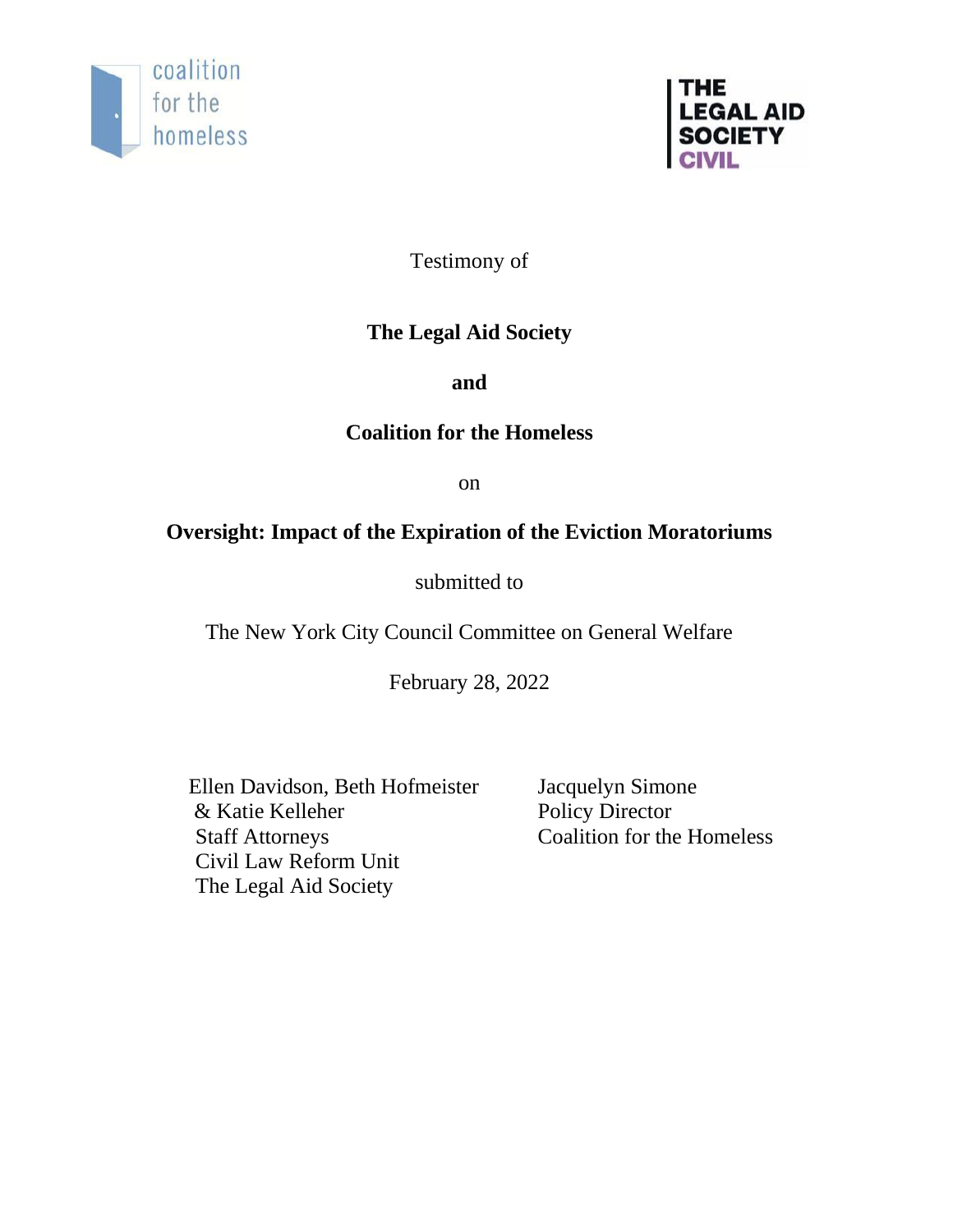Thank you, Chair Ayala and members of the New York City General Welfare Committee, for holding this very important hearing

#### **Introduction: Dual Health and Economic Crises in New York**

As you know, New York City was the epicenter of the country's COVID-19 pandemic. As of February 21, 2022, there have been at least 2,272,601 cases in New York City since the beginning of the pandemic.<sup>1</sup> Brooklyn, Queens, and the Bronx are the fourth, fifth, and eighth counties with the highest death rate in the United States.<sup>2</sup> New York City lost 39,517 people to COVID-19, as of February 21, 2022, with many more deaths likely uncounted.<sup>3</sup>

The disproportionate impact of COVID-19 on our client communities is well-documented. The pandemic has exposed the long-standing racial and social inequities that have led to vulnerable populations bearing the brunt of this crisis. Throughout the crisis, Black and Latinx New Yorkers have died of COVID-19 at twice the rate of White people and have a hospitalization rate that is almost three times that of White people.<sup>4</sup> The Centers for Disease Control and Prevention and others have partly attributed those rates to lack of access to health care and exposure to the virus related to occupation, including frontline, essential, and critical infrastructure workers. "[A]s more data becomes available, one thing is clear: COVID-19 has only magnified the systemic inequalities that persist in the United States. And nonwhite Americans, especially African Americans, have been hit hard on nearly every front."<sup>5</sup> Low-income workers have also faced higher job losses during the

<sup>1</sup> <https://www.nytimes.com/interactive/2021/us/covid-cases-deaths-tracker.html>

<sup>&</sup>lt;sup>2</sup> See Johns Hopkins University, [Coronavirus Resource Center](https://coronavirus.jhu.edu/us-map) (last updated January 3, 2022). This website notes that New York City's data does not include probable COVID-19 deaths, as this data is not reported.

<sup>&</sup>lt;sup>3</sup> <https://www.nytimes.com/interactive/2021/us/covid-cases-deaths-tracker.html>

<sup>4</sup> Centers for Disease Control and Prevention, COVID-19 Hospitalization and Death by Race/Ethnicity, *available at* [https://www.cdc.gov/coronavirus/2019-ncov/covid-data/investigations-discovery/hospitalization-death-by-race](https://www.cdc.gov/coronavirus/2019-ncov/covid-data/investigations-discovery/hospitalization-death-by-race-ethnicity.html)[ethnicity.html](https://www.cdc.gov/coronavirus/2019-ncov/covid-data/investigations-discovery/hospitalization-death-by-race-ethnicity.html) (Updated September 9, 2021).

<sup>5</sup> Harmeet Kaur, *The coronavirus pandemic is hitting black and brown Americans especially hard on all fronts*, CNN (May 8, 2020), [https://www.cnn.com/2020/05/08/us/coronavirus-pandemic-race-impact-trnd/index.html.](https://www.cnn.com/2020/05/08/us/coronavirus-pandemic-race-impact-trnd/index.html)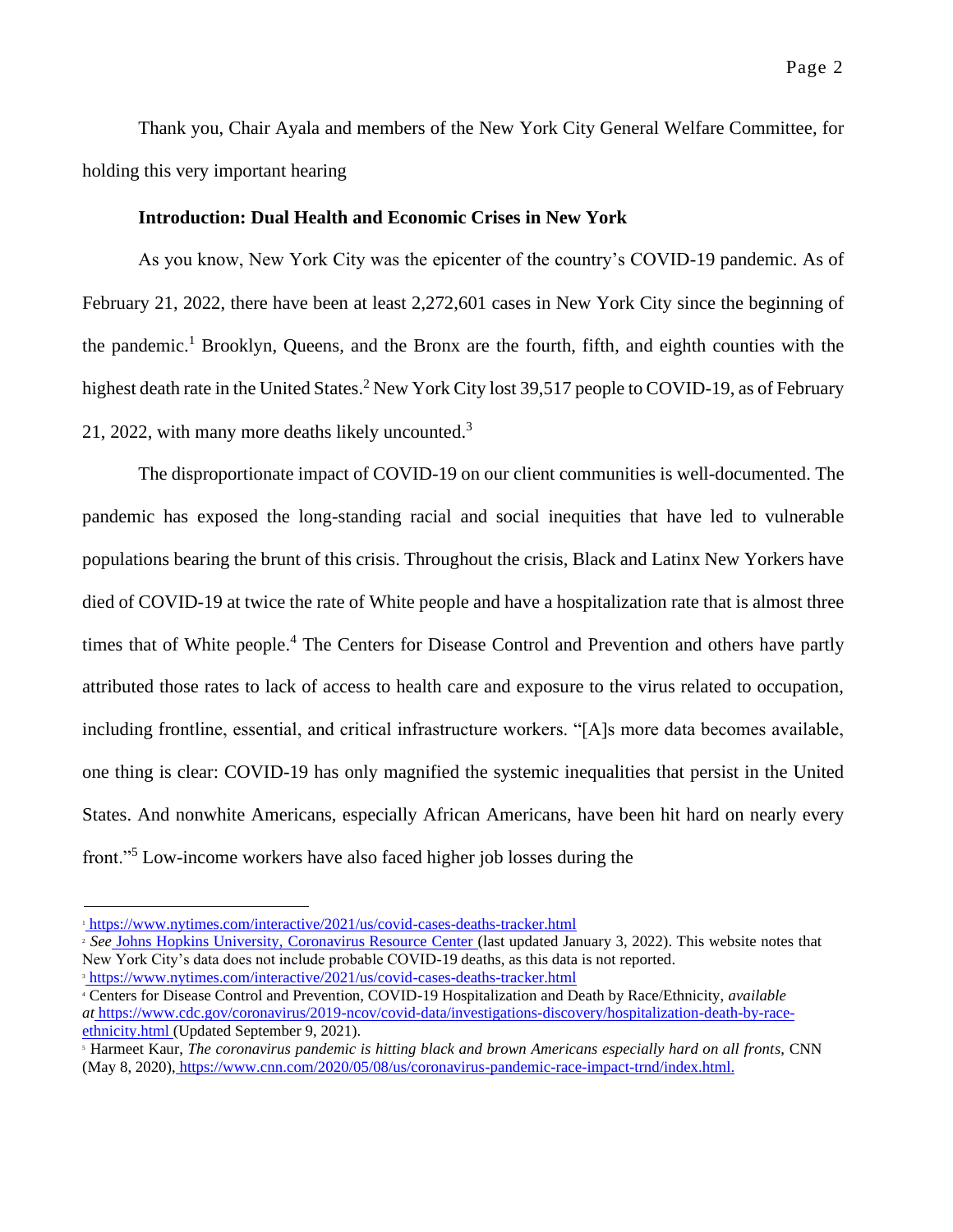pandemic. In the first month of the pandemic, employment for workers in the bottom quintile dropped 35 percent as compared to a 9 percent drop in employment for the highest quintile of earners.<sup>6</sup>

Although the economy is starting to rebound, the pandemic has had a devastating financial impact on millions of New Yorkers, due to death, disability, loss of work, and a range of increased expenses. Many New Yorkers struggled to pay their rent prior to the pandemic, and the pandemiccaused financial crisis exacerbated the instability. Prior to the pandemic, New York City's unemployment rate was 3.8 percent; after the onset of COVID, it shot up to 20 percent and has slowly decreased, but as of December 2021, it was still an alarming 7.9 percent. To put this in perspective, the New York State Department of Labor has a monthly record of the unemployment rate starting January 1, 1976. For decades, the highest unemployment rate recorded in New York City was 11.5 percent, which was the rate from August through November 1992. However, since March 2020, New York City has seen 11 months with rates higher than the highest rate previously recorded.<sup>7</sup>

Moreover, these percentages actually undercount unemployment since in part they rely on unemployment insurance claim numbers, which do not capture the full extent of the financial hardship caused by the pandemic because they exclude workers who have lost work but do not qualify for unemployment (including people without sufficient prior earnings or work history, undocumented immigrants, and those whose hours have been cut but who still work part-time).

<sup>6</sup> Tamaz Cajner, *et al.*, *The U.S. Labor Market During the Beginning of the Pandemic Recession*, Nat'l Bureau of Econ. Research, [https://www.nber.org/papers/w27159.pdf.](https://www.nber.org/papers/w27159.pdf) <sup>7</sup> [https://statistics.labor.ny.gov/lslaus.shtm.](https://statistics.labor.ny.gov/lslaus.shtm)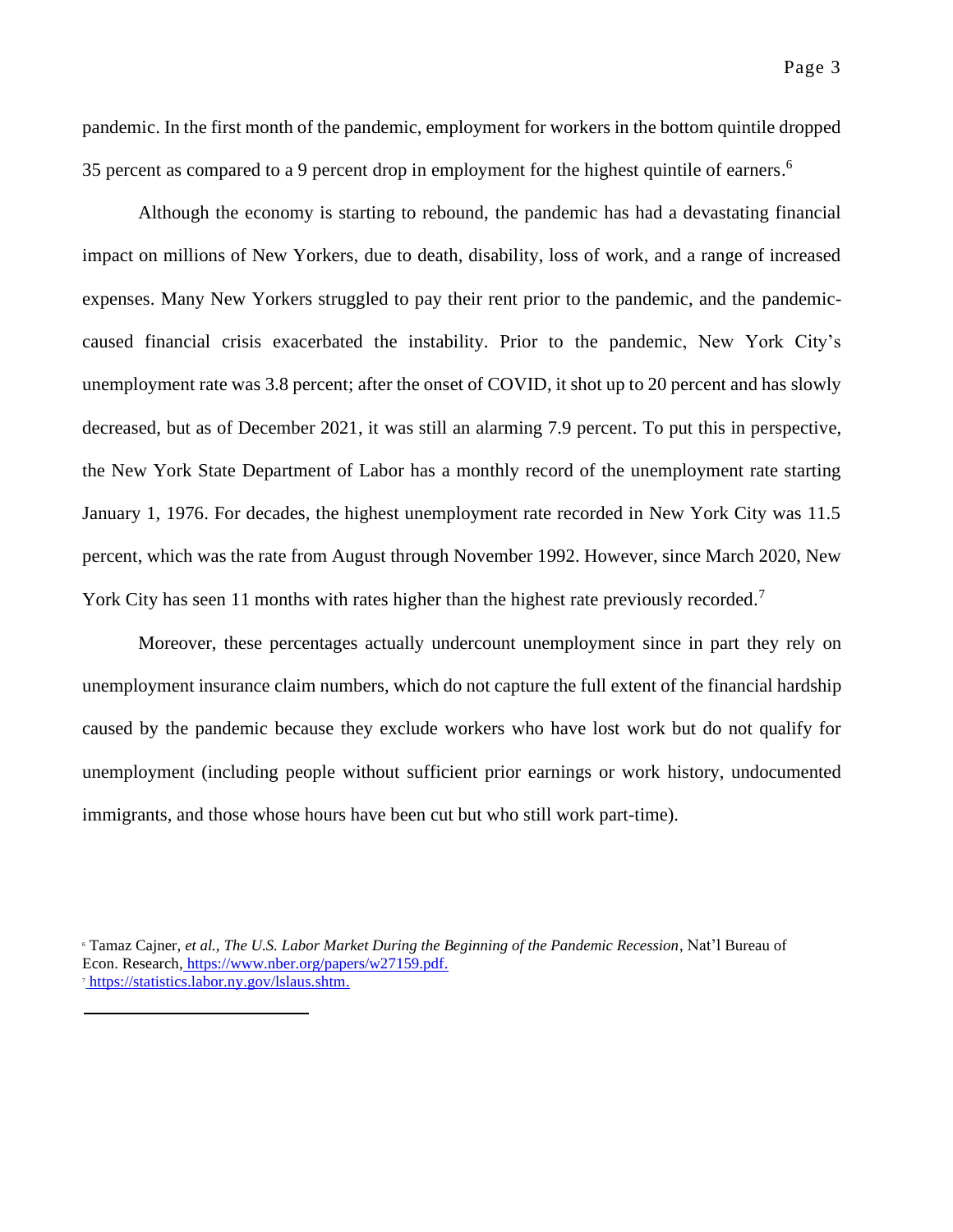#### **I. New York City's Affordability Crisis, COVID Response, and Long-Term Solutions**

New York City has an enduring affordability crisis. Over 50 percent of New York City lowincome renters are **rent burdened**, paying more than 30 percent of their income toward their rent, and 30 percent are **severely rent burdened**, paying more than 50 percent of their income toward their rent. A 2018 report found that communities where people spend more than 32 percent of their income on rent can expect a more rapid increase in homelessness. <sup>8</sup> The pandemic has exacerbated this crisis. As COVID struck in March and April 2020, hundreds of thousands of families across New York City lost their main source of income. Across the city, one in four renters have missed at least one rent payment since March 2020, according to new data from Robin Hood and Columbia University.<sup>9</sup> Among New Yorkers who lost work or income during the pandemic, more than 40 percent have fallen behind on rent.<sup>10</sup> Given the scale of the affordability crisis, there is an urgent need for rental assistance to help keep people in their homes.

#### **The State Emergency Rental Assistance Program (ERAP)**

New York State received \$2.6 billion in Emergency Rental Assistance (ERA) funding from the United States Treasury. Of that, \$2.4 billion went into the Emergency Rental Assistance Program

<sup>8</sup> [https://www.zillow.com/research/homelessness-rent-affordability-22247/.](https://www.zillow.com/research/homelessness-rent-affordability-22247/)

<sup>9</sup> Sophie Collyera et al., *The looming eviction crisis is likely to exacerbate racial and economic inequity in New York City and requires bold policy action,* Policy Spotlight on Housing, (Jan. 23, 2022), *available at*  [https://static1.squarespace.com/static/610831a16c95260dbd68934a/t/61eae13b04fade3f63c01648/1642783035902/POV](https://static1.squarespace.com/static/610831a16c95260dbd68934a/t/61eae13b04fade3f63c01648/1642783035902/POVERTY_TRACKER_REPORT30.pdf)  [ERTY TRACKER REPORT30.pdf.](https://static1.squarespace.com/static/610831a16c95260dbd68934a/t/61eae13b04fade3f63c01648/1642783035902/POVERTY_TRACKER_REPORT30.pdf)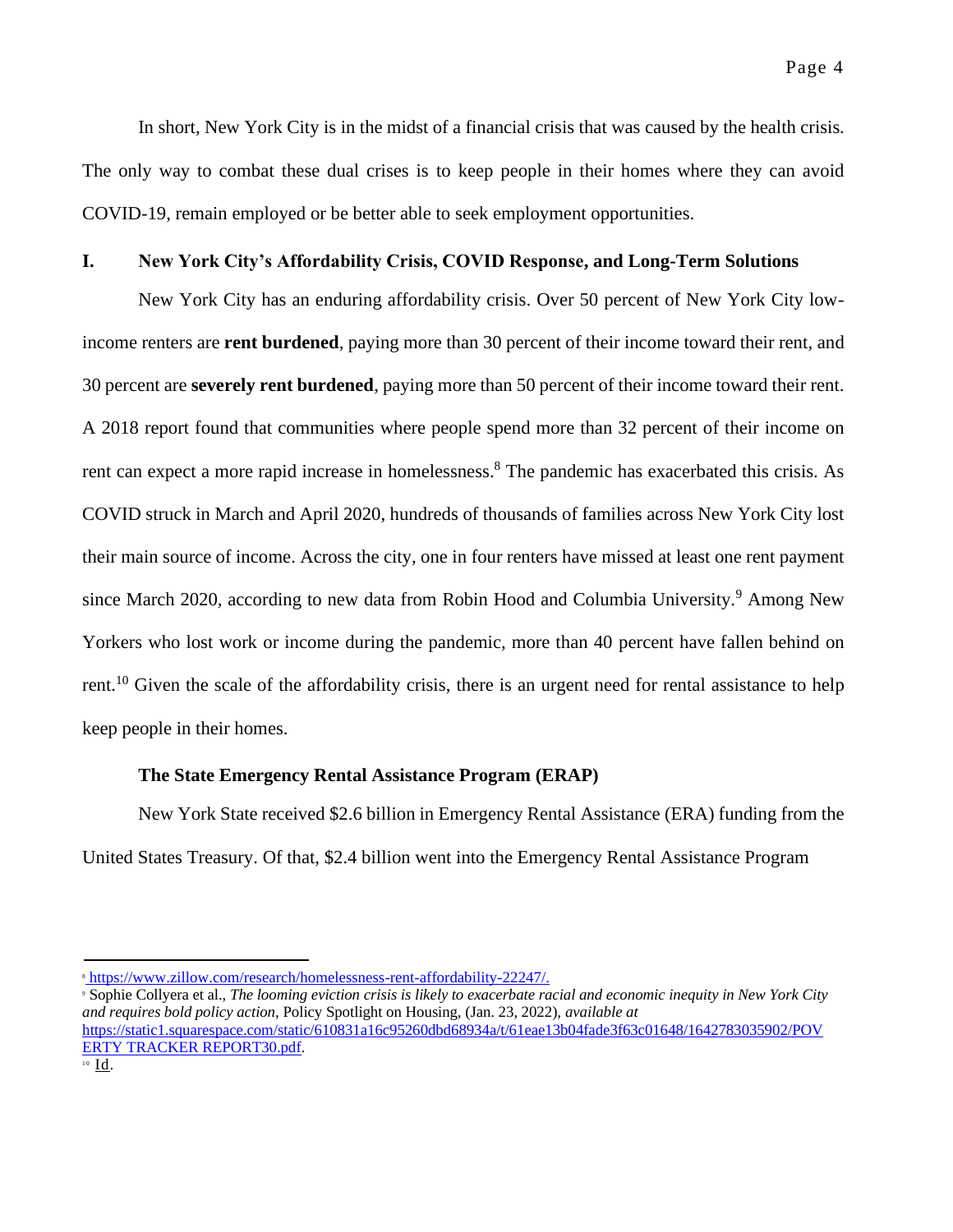$(ERAP).$ <sup>11</sup> As of February 8, 2022, \$1.5 billion has been disbursed to landlords.<sup>12</sup> Another \$531 million is in a separate bank account being held for landlords who have thus far failed to cooperate with the ERAP application process despite their tenants having been provisionally approved for assistance. Due to high demand, ERAP has run out of money, and no application submitted after September 21, 2021, can be paid out. However, tenants can still apply for ERAP and receive temporary eviction protections while their applications are pending. The State closed the application in November but later reopened the portal after a court order in litigation brought by The Legal Aid Society.<sup>13</sup>

New York State has applied for an additional \$1.6 billion from the United States Treasury Department, which has the authority to reallocate money from jurisdictions that have not spent their allocations to jurisdictions that have run out of money. As of December 31, 2021, there is more than \$25 billion in unspent ERA funds that could potentially be reallocated. Additionally, Governor Hochul is considering using other Federal COVID relief funds to replenish ERAP.

To be eligible for ERAP, tenants must be under 80 percent of Area Median Income (AMI), have a rental obligation in their current apartment, and have either lost income during the pandemic or have significant increased costs. Tenants can apply for up to 12 months of back rent, three months of prospective rent, and utility arrears.<sup>14</sup> Additionally, in September, the State provided \$125 million for households with incomes between 80 percent of AMI and 120 percent of AMI, and \$125 million for landlords whose tenants moved out or did not apply for ERAP.

<sup>&</sup>lt;sup>11</sup> The remaining money was kept by localities who decided not to opt into the State program. New York City did opt in and provided its direct allocation to the State. New York City's direct allocation was about \$645 million.

<sup>&</sup>lt;sup>12</sup> Data from ERAP is published on the Office of Temporary and Disability Assistance website and can be found here: <https://otda.ny.gov/programs/emergency-rental-assistance/program-reports.asp>

<sup>13</sup> *Hidalgo v. New York State Office of Temporary and Disability Assistance,* 453931, Sup. Ct, NY County, Jan. 6, 2022, *available at* 

https://assets.law360news.com/1453000/1453202/453931\_2021\_maria\_hidalgo\_et\_al\_v\_maria\_hidalgo\_et\_al\_order\_\_\_i nterim mo 33.pdf.

<sup>&</sup>lt;sup>14</sup> Tenants are eligible for prospective rent if they are rent burdened. Additionally, tenants must have rent arrears to be eligible for prospective rent or utility arrears.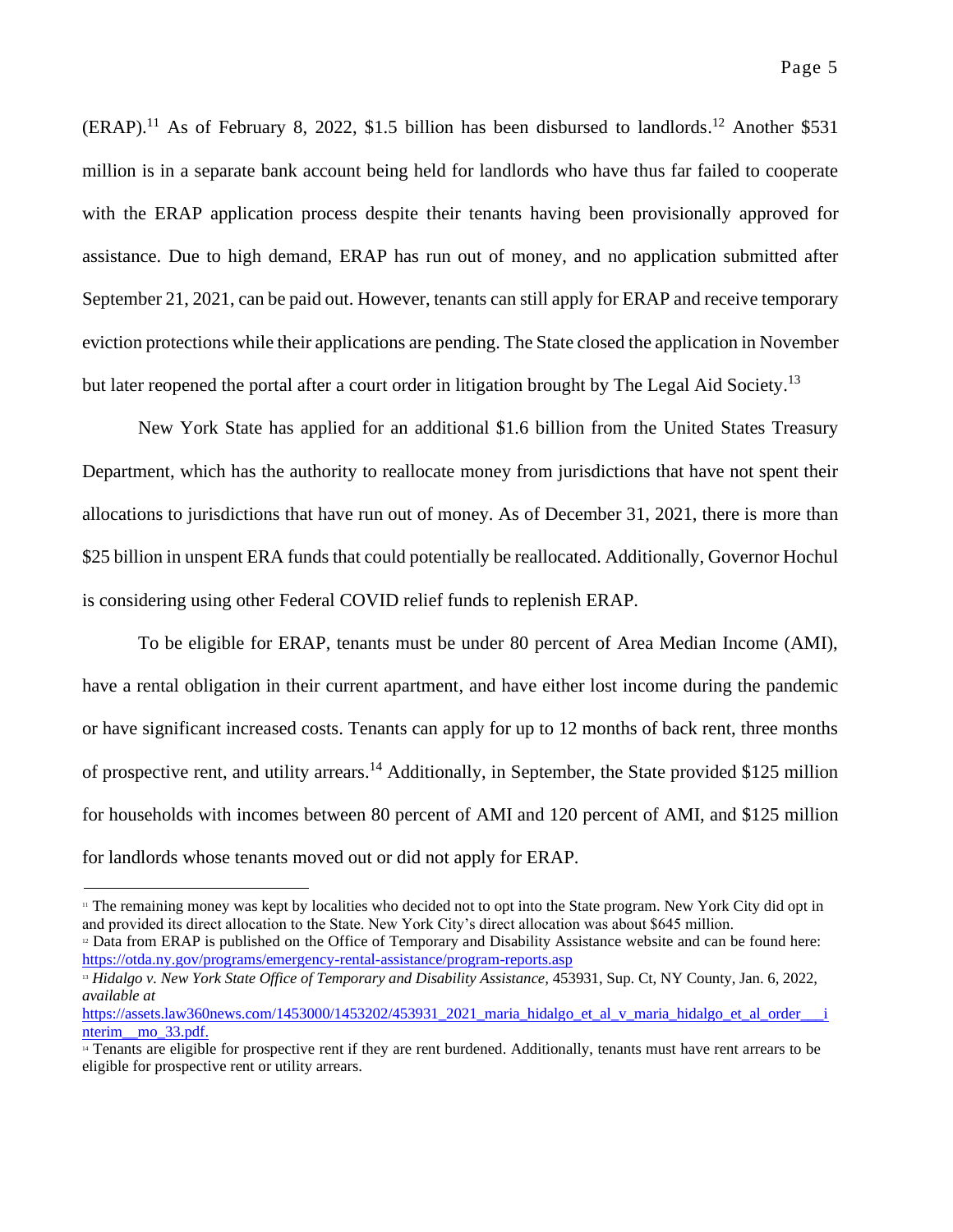### **ERAP in New York City**

To date, ERAP has disbursed \$1.2 billion for New York City residents. The State does not provide data about tenants with provisionally approved applications, but they do provide data about tenants whose landlords have received payments. We do not have data on the State program for tenants over 80 percent of AMI, though we know that the State could not spend the full \$125 million allocated for that population. The money left over was added to the fund for landlords. In New York City, 71 percent of applicants were extremely low income, and another 19 percent were very low income. Of the ERAP funds disbursed to New York City:

- The Bronx received \$347,979,038.76 on behalf of 30,356 tenants;
- Brooklyn received \$374,328,715.57 on behalf of 26,875 tenants;
- Manhattan received \$197,632,196.36 on behalf of 13,923 tenants;
- Oueen received \$273,372,761.16 on behalf of 17,761 tenants; and
- Staten Island received \$28,032,133.78 on behalf of 1,942 tenants.

# **The Housing Affordability Crisis Remains Unaddressed: CityFHEPS Should Be Expanded**

ERAP payments have assisted thousands of New York City tenants to pay arrears during the current crisis. However, ERAP is a crisis program: It does not provide long-term rental assistance, which is the key to solving our housing affordability crisis. The country's largest mechanism for providing long-term rental assistance, Section 8 Housing Choice Vouchers, has proven this – reducing the poverty rate for those housed through the program by 43 percent<sup>15</sup> and providing long-term

<sup>15</sup> Sophie Collyera, Christopher Wimera et al., *Housing Vouchers and Tax Credits: Pairing the Proposal to Transform Section 8 with Expansions to the EITC and the Child Tax Credit Could Cut the National Poverty Rate by Half*, 4 Poverty & Social Policy Brief, (Oct. 7, 2020), *available at* 

[https://static1.squarespace.com/static/5743308460b5e922a25a6dc7/t/5f7dd00e12dfe51e169a7e83/1602080783936/Housi](https://static1.squarespace.com/static/5743308460b5e922a25a6dc7/t/5f7dd00e12dfe51e169a7e83/1602080783936/Housing-Vouchers-Proposal-Poverty-Impacts-CPSP-2020.pdf)  [ng-Vouchers-Proposal-Poverty-Impacts-CPSP-2020.pdf.](https://static1.squarespace.com/static/5743308460b5e922a25a6dc7/t/5f7dd00e12dfe51e169a7e83/1602080783936/Housing-Vouchers-Proposal-Poverty-Impacts-CPSP-2020.pdf)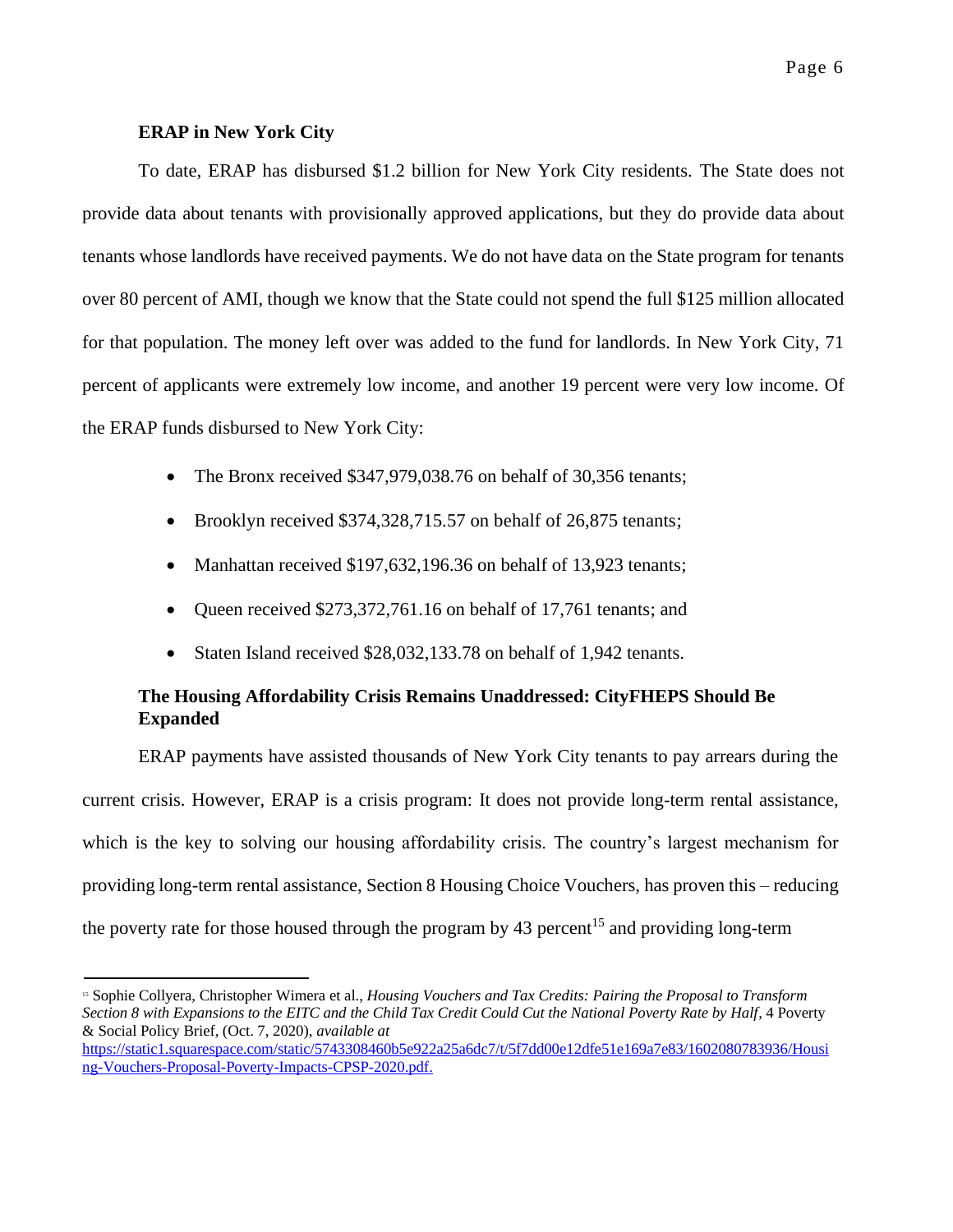benefits<sup>16</sup> to households that were previously homeless. Unfortunately, these vouchers are not available to all those who need them – the Federal government has failed to respond to the massive affordability crisis. We cannot wait for the Federal government to fulfill its promise to provide vouchers to all who need them.

New York City must expand CityFHEPS to address both needs related to pandemic arrears and longer-term issues of housing affordability. The Council should act to increase the number of CityFHEPS vouchers to forestall evictions and expand eligibility for CityFHEPS to all rent-burdened New Yorkers with incomes below 200 percent of the federal poverty line. Under current rules, CityFHEPS is mainly designed to move people out of homelessness, but it should be expanded to keep more people housed, especially seniors and people with disabilities. The Council should reform CityFHEPS to:

- Eliminate the requirement that individuals and families must have lived in the shelter system for at least three months or have received an eviction notice and previously been living in a shelter in order to qualify for a CityFHEPS voucher;
- Enable all rent-burdened New Yorkers with incomes below 200 percent of the poverty line to be eligible for CityFHEPS; and
- Eliminate unnecessary documentation requirements and streamline program administration so that payment can be issued within four weeks. Current delays cause landlords to give up, and affordable apartments are lost.

<sup>&</sup>lt;sup>16</sup> [https://www.huduser.gov/portal/family options study.html.](https://www.huduser.gov/portal/family_options_study.html)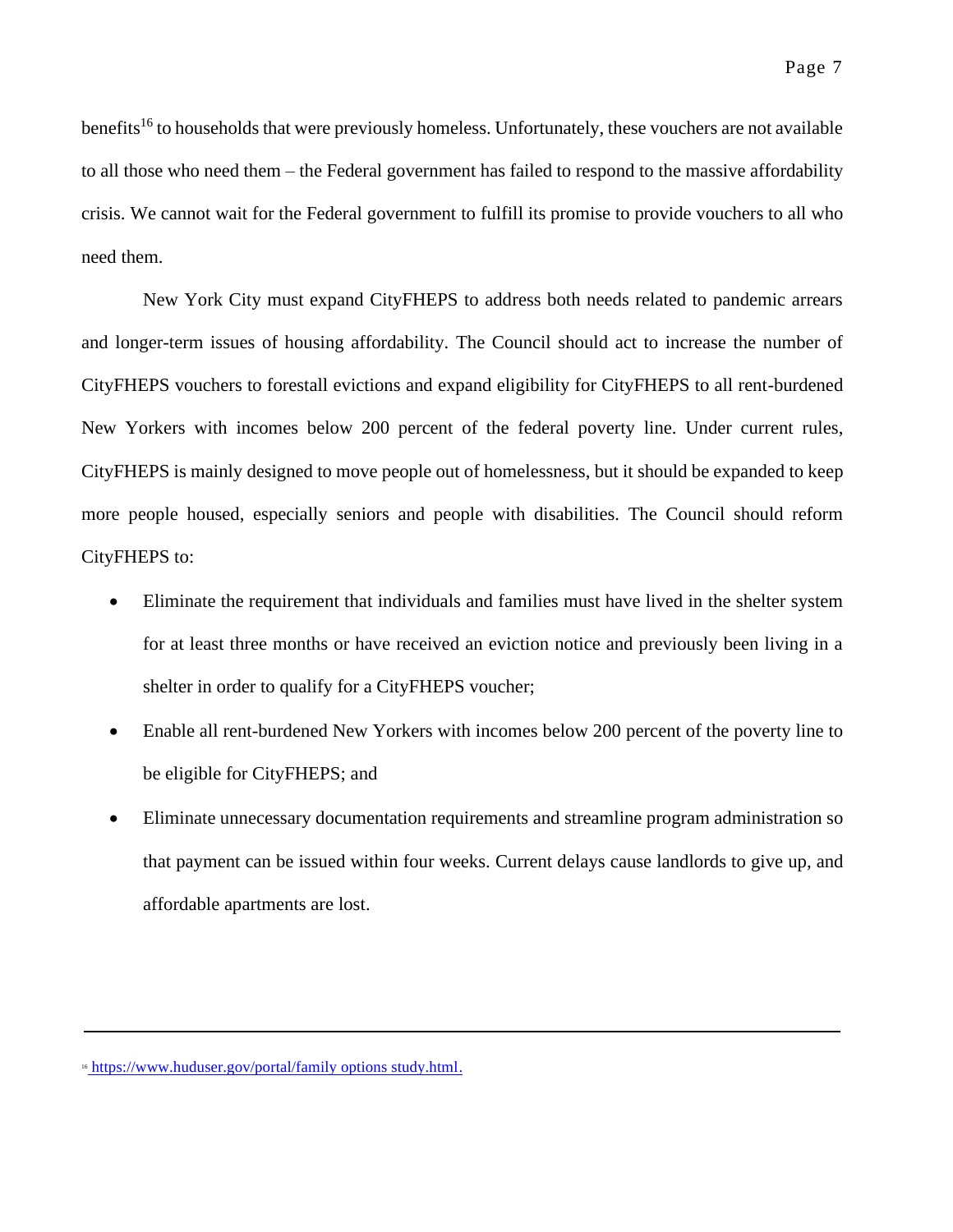#### **Make Administrative Fixes to CityFHEPS and State FHEPS**

We are greatly appreciative to the Council and the State Legislature for lifting the payment standards of both the CityFHEPS voucher and the State FHEPS subsidy to the HUD Fair Market Rents. However, tenants and homeless individuals and families are struggling to use the voucher and the subsidy because of two policies that the Human Resources Administration (HRA) has put into place: rent reasonableness and the utility allowance. The new rent reasonableness policy is causing some housing packets to get rejected, including those with signed leases. This is a waste of time for all parties involved to go through the tedious process of gathering the requirements for and completing the packets, and getting all the way to lease-signing, only to be told the rent is deemed too high based on a rent reasonableness assessment. We urge HRA to eliminate the rent reasonableness policy, which harms voucher holders by causing them to lose apartments and damages relationships with landlords who work with CityFHEPS recipients. Even if relatively few apartments are rejected, the reasonableness standard creates uncertainty over what HRA will pay, making it difficult to settle eviction cases and placing tenants at risk of homelessness.

The City adopted its utility allowance from the Federal Section 8 program. The Section 8 program recognizes that utility payments are tied to a tenant's ability to pay rent. Section 8 uses utility allowances to ensure that where a tenant pays for utilities, their rent is set so that utilities plus the tenant share of the rent equals 30 percent of the tenant's income. This effectively means that the tenant pays less than 30 percent of their income for rent alone, and the agency makes up the difference. However, the City uses the utility allowance to lower the value of CityFHEPS vouchers and State FHEPS subsidies, causing applicants to just narrowly miss opportunities to secure apartments. Many voucher holders have secured apartments at the CityFHEPS rent levels only to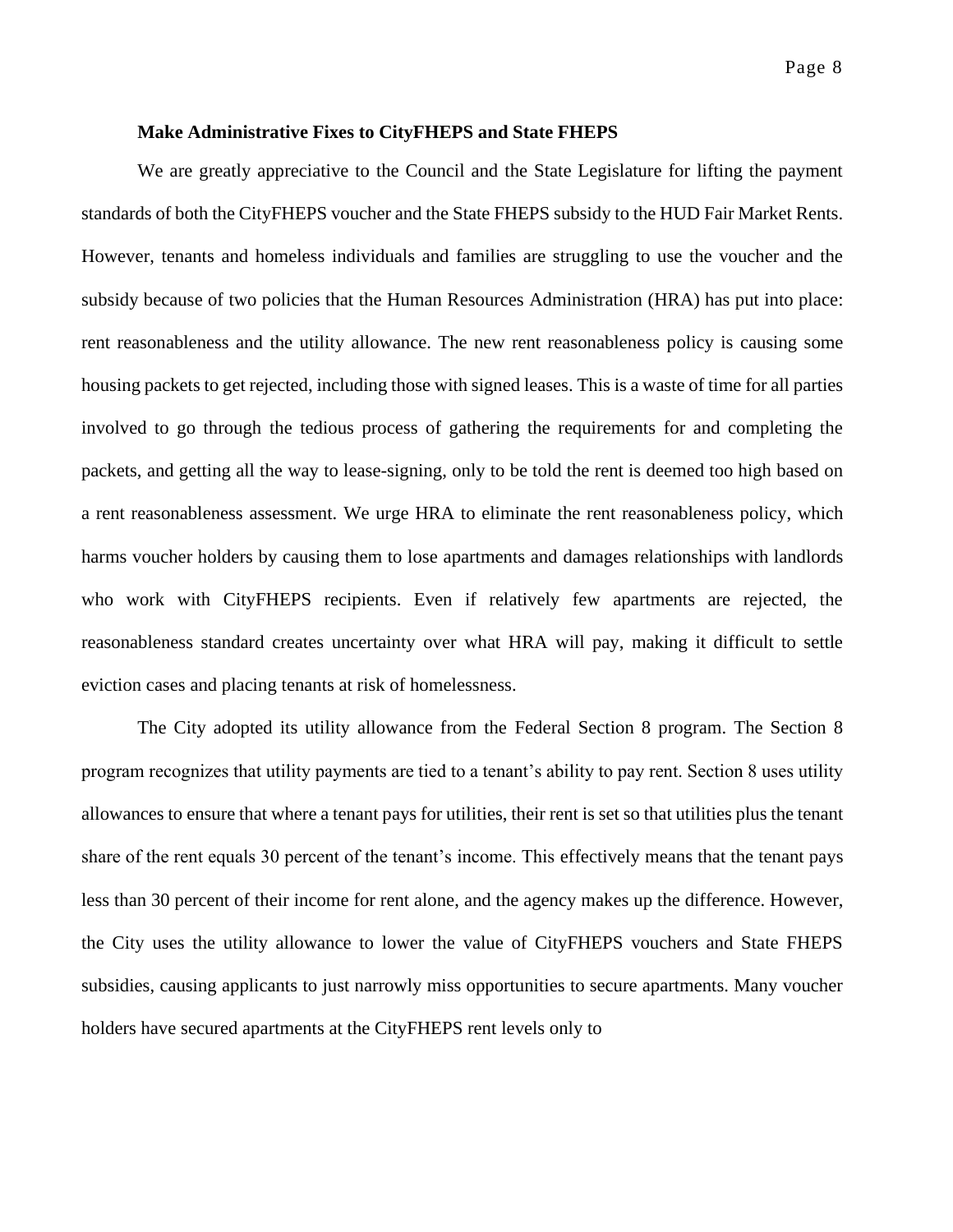find out that the rent is \$30 or \$50 too high after the utility allowance is deducted. This deduction, which makes a significant difference in the apartment search process, keeps voucher holders in shelters, or causes recipients to be unable to use the subsidy in their current apartments.

The City should subsidize rents up to the full Section 8 payment standard authorized by law, rather than reducing the subsidy by the amount of a "utility allowance" that does not benefit the tenant. Funding the whole value will maximize the number of rental units accessible to voucher holders and subsidy recipients and eliminate the current confusion.

#### **Suspend Repayment Requirement for One Shot Deals**

Even if the Federal government delivers an infusion of additional Emergency Rental Assistance funds for New York, ERAP may not be able to cover all households in need. In the meantime, eligible households should be able to obtain rent arrears grants from their local departments of social services. But unlike ERAP, rental arrears payments (known as "One Shot Deals") and utility arrears payments are subject to certain repayment obligations (See NY Soc. Serv. L. § 131-w and § 131-s). This repayment requirement makes no sense during the pendency of the public health and economic crises, as families struggle to put food on the table and are not assured stable employment even when the crises end. The Council should urge the State Legislature to pass legislation to place such households on the same stable financial footing as ERAP grantees by requiring OTDA to direct local districts to issue rent arrears grants and utility arrears grants without requiring repayment during the public health emergency. If the State Legislature fails to act, the City should on its own issue rent arrears and utility grants that do not require repayment during the public health emergency.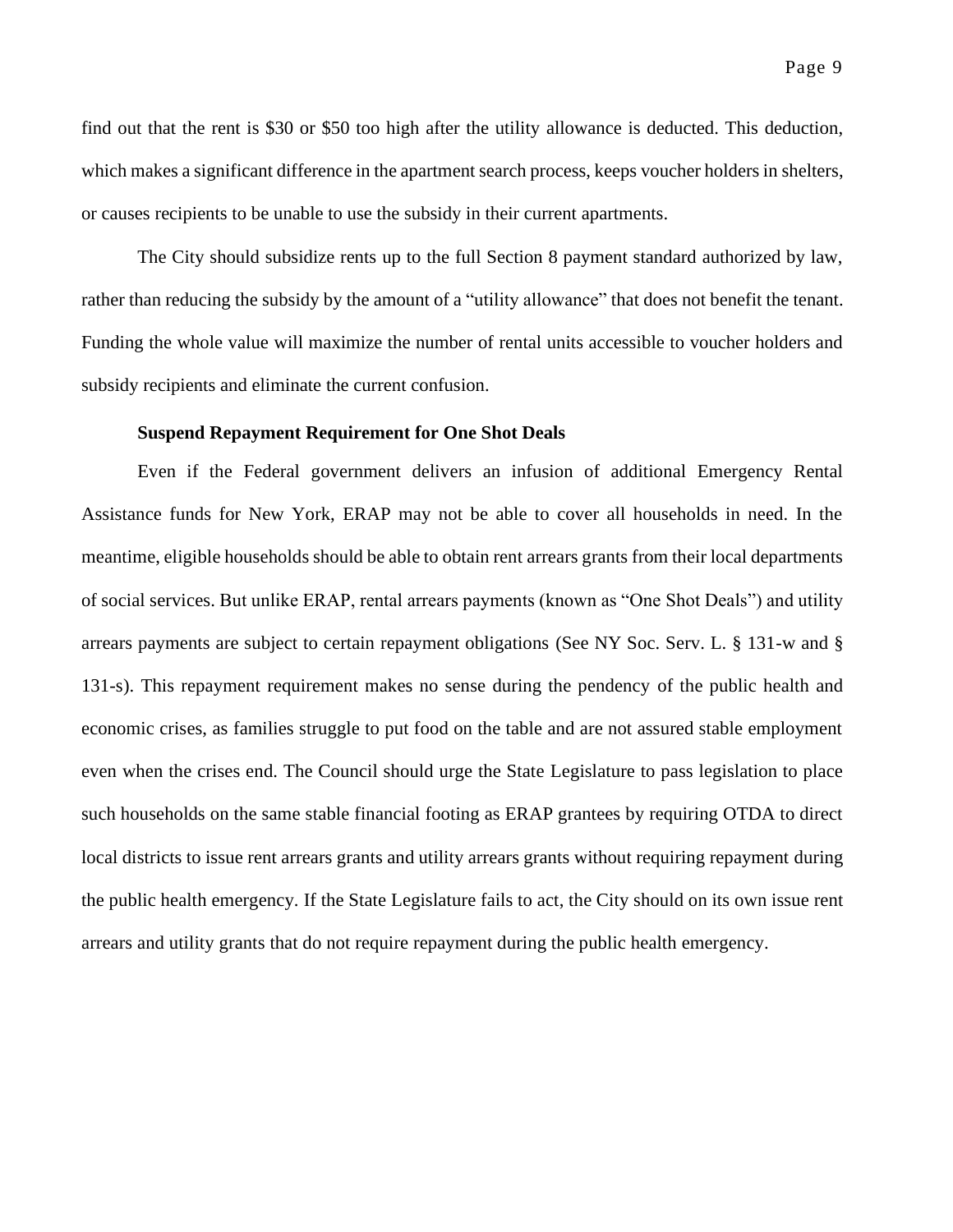## **II. Address Barriers at HRA That Prevent Many New Yorkers from Accessing Rental Arrears Assistance**

HRA is the City agency tasked with administering the various programs that pay rental arrears for those at risk of eviction – including One Shot Deals. Unfortunately, applying for rental arrears assistance at HRA is a complicated process that is not accessible to many New Yorkers because, among other things, HRA is failing to provide full service to clients who apply in person, does not provide accessible alternatives to its online system to apply for benefits, and lacks a functional telephone system to serve its constituents. We urge the Council to exercise its oversight authority to ensure that HRA takes the steps needed to address these barriers to ensure that all eligible New Yorkers can access these vital benefits.

In 2020 when COVID-19 struck the city, HRA acted to help stop the spread of the virus and closed most of its SNAP and Job Centers – leaving only seven Job Centers open in the city. The agency then shifted to a model in which staffers worked from home and advised clients to use the agency's computerized system known as ACCESS HRA to apply for benefits and to report changes in their circumstances. In order to use ACCESS HRA, clients must have a computer or smartphone with available data, as well as the ability to navigate this online system. Although there are certainly many clients who are able to use ACCESS HRA to apply online, there are also literally thousands of clients who cannot use ACCESS HRA or the mobile phone applications needed to upload documents. For these New Yorkers, there is no reliable alternative method to get help and successfully apply for ongoing benefits or a One Shot Deal. Even clients who attempt to apply in person are often unable to get help to successfully apply.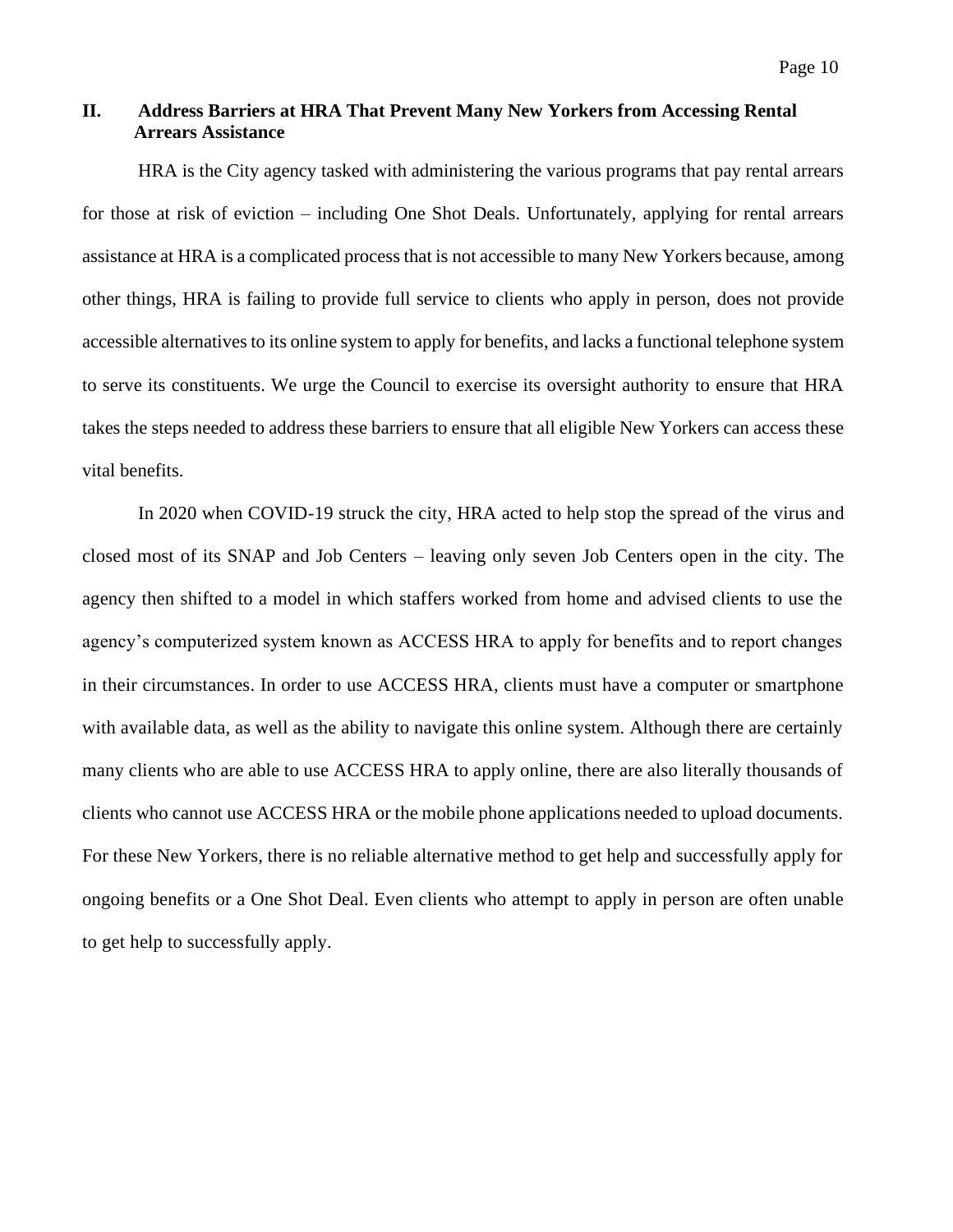## **HRA Job Centers Have Become Understaffed Self-Service Sites, Leaving Many Clients Without Help**

Although HRA has now reopened nearly all of its Job Centers, the agency has not returned to providing full in-person service. HRA Job Centers are understaffed, in some cases because some staffers have required Reasonable Accommodations due to COVID-19 and are continuing to work from home, and in other cases because the agency is actually down in staff numbers. Although we understand that HRA needs to implement protocols in their physical workspaces to respond to the pandemic and ensure the safety of HRA staff and clients, the reality is that under the current operational model, clients who need in-person help to apply for benefits are largely unable to get it at Job Centers. HRA Job Centers now operate almost entirely on a self-service model.

The clients who go in person to HRA Job Centers are generally those who are unable to successfully apply any other way. Often these clients are elderly or have disabilities. They cannot apply online, have been unable to apply by phone or mail, and have no friend or family member who can assist them. Therefore, they travel in person to a Job Center assuming that they will get the help they need. Unfortunately, that is often not the case. Instead of getting help applying, these clients are sent to "PC Banks" and told to sit down at agency computers to apply on their own with little assistance. Clients are not assigned to any particular worker or staff member who knows anything about their case. After they complete the computer application at a Job Center, they are told to go home to wait for a phone call from HRA to undergo a mandatory telephone eligibility interview – which, for reasons described below, they may never successfully receive. Moreover, because clients are not assigned to a worker with a particular telephone number they can call back, applicants have no reliable way of following up with HRA to make sure their applications are complete. Instead, every single time they have a question about their application, these clients are forced to call the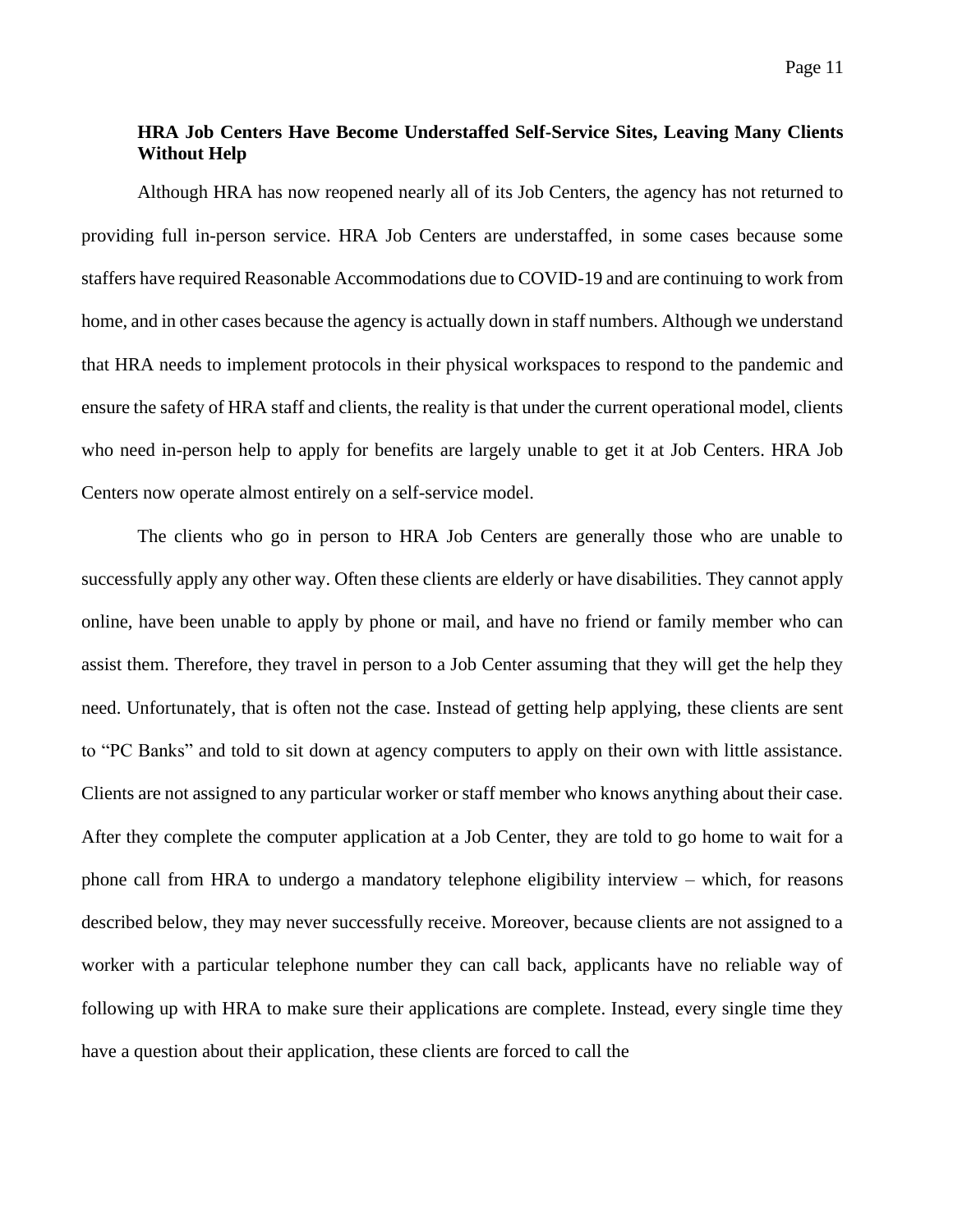agency's antiquated phone line known as Infoline, which is incredibly difficult to reach and complex to navigate. When a client does manage to get through on Infoline, the system does not provide specific information about cases and instead promises the client they will receive a call back. As a result of these difficulties at HRA Job Centers, it often takes multiple attempts for a client to successfully complete an application and get a case opened or a One Shot Deal approved.

## **HRA's Online Application System "ACCESS HRA" is Not Accessible to Thousands of New Yorkers: HRA Should Be Required to Provide Real-time Support by Phone, Text, and Online to Assist Clients**

The reality is that many New Yorkers cannot access online services because they lack internet access or digital skills, or they encounter other barriers related to disabilities or language access. HRA has and will continue to miss thousands of eligible individuals if they make access to benefits reliant on access to online platforms. As of March 2020, about 30 percent of New York City residents, or 2.2 million individuals, lacked broadband internet access, including 350,000 who only access internet through cell phones or tablets.<sup>17</sup> Seniors are much more likely to be without a broadband internet connection compared to the general population: 42 percent of New Yorkers ages 65 and above lacked broadband internet access, compared to 23 percent of 18- to 24-year-olds. Further, recent studies indicate that 15 percent of Black and Latinx New York City residents have no internet access, compared to 11 percent of White New York City residents.<sup>18</sup>

Getting connected to ACCESS HRA is only part of the barrier. Once connected to ACCESS HRA, many applicants lack the technical skills to complete an online application on their own. Ultimately, barriers that they may face elsewhere, such as those related to language accessibility and

<sup>17</sup> Scott Stringer, Census and the City: Overcoming New York City's Digital Divide in the 2020 Census, Office of the New York City Comptroller (July 2019), at 5. [https://comptroller.nyc.gov/wp-](https://comptroller.nyc.gov/wp-content/uploads/documents/Census_and_The_City_Overcoming_NYC_Digital_Divide_Census.pdf.)

[content/uploads/documents/Census and The City Overcoming New York City Digital Divide Census.pdf.](https://comptroller.nyc.gov/wp-content/uploads/documents/Census_and_The_City_Overcoming_NYC_Digital_Divide_Census.pdf.)  $18$  Id.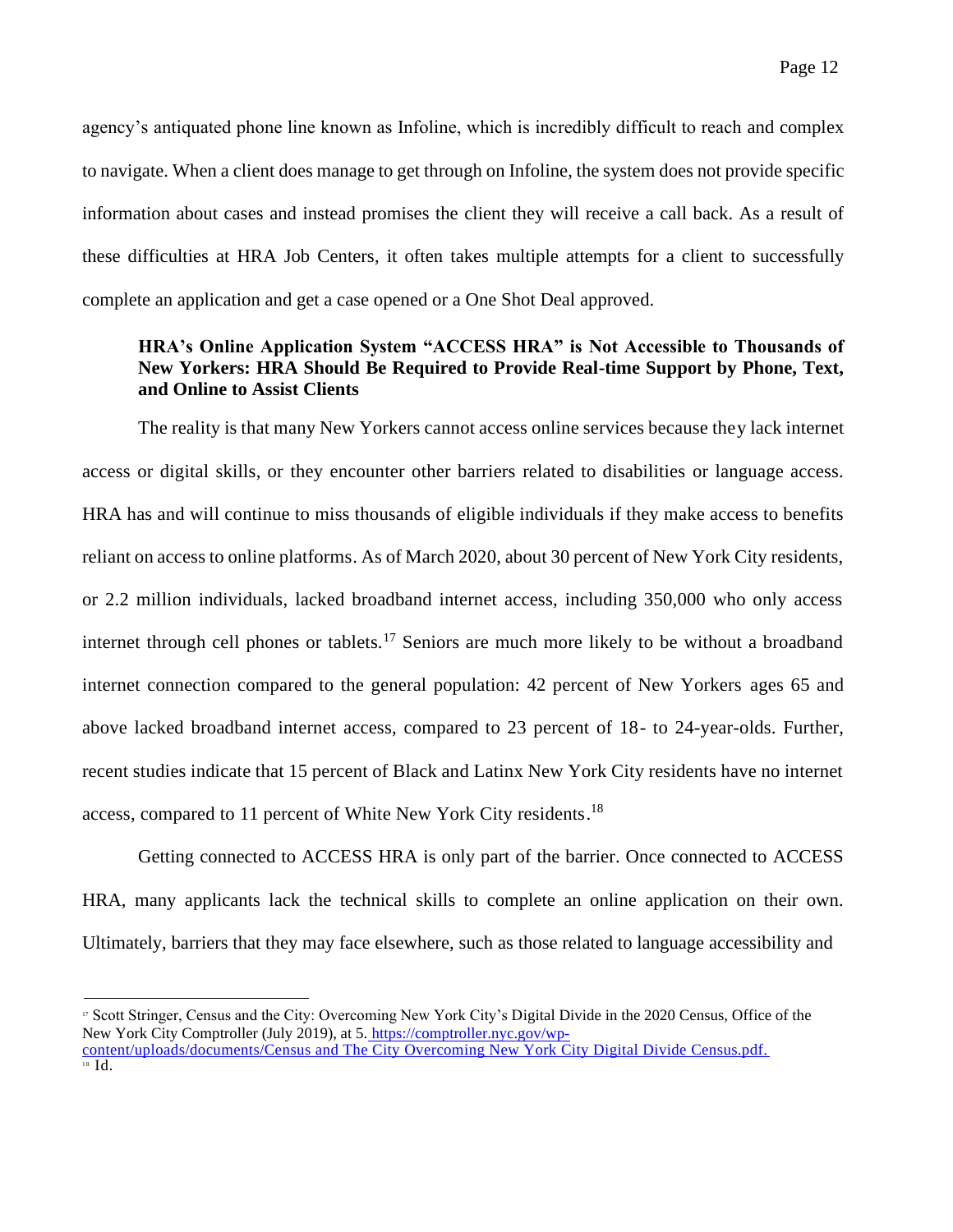disabilities, are compounded, and they cannot turn to anyone for real-time help. HRA does not provide any real-time support for ACCESS HRA – by phone, text, or online chat. Instead, clients who are having problems with the online system need to be tech-savvy enough to be able to locate help *online*. There is no phone number given to call for help with the online ACCESS HRA application, only a greyed-out footer at the bottom of the screen that reads "Contact Us." If a client locates this button, they still do not receive real-time help. At best, they will receive an email from HRA 24 hours later, which is not soon enough for clients who have urgent needs. Some clients try to contact HRA for technical help by posting questions or complaints via the Apple App Store. Those clients who try this method appear to receive automated responses to "please email us at [accesshrasuppapp@hra.nyc.gov](mailto:accesshrasuppapp@hra.nyc.gov) for assistance." For example, one ACCESS HRA user wrote on September 1, 2021:

"It's very confusing especially if you don't know where to go."<sup>19</sup>

Thirteen days later, the HRA response on the Apple App Store reads:

"Thank you for your review! Please email us at  $accesshrasyp$ appapp $@$ hra.nyc.gov."<sup>20</sup>

The Council should act to require HRA to provide "live" help available by online chat, texting, and telephone. Many more individuals could successfully navigate through the ACCESS HRA system if they could get help. This is no small matter during the pandemic, since the alternative of applying in person at a Job Center can present a significant health risk.

<sup>&</sup>lt;sup>19</sup> Apple App Store review dated Sept. 1, 2021, entitled "Confusing."

<sup>20</sup> Id.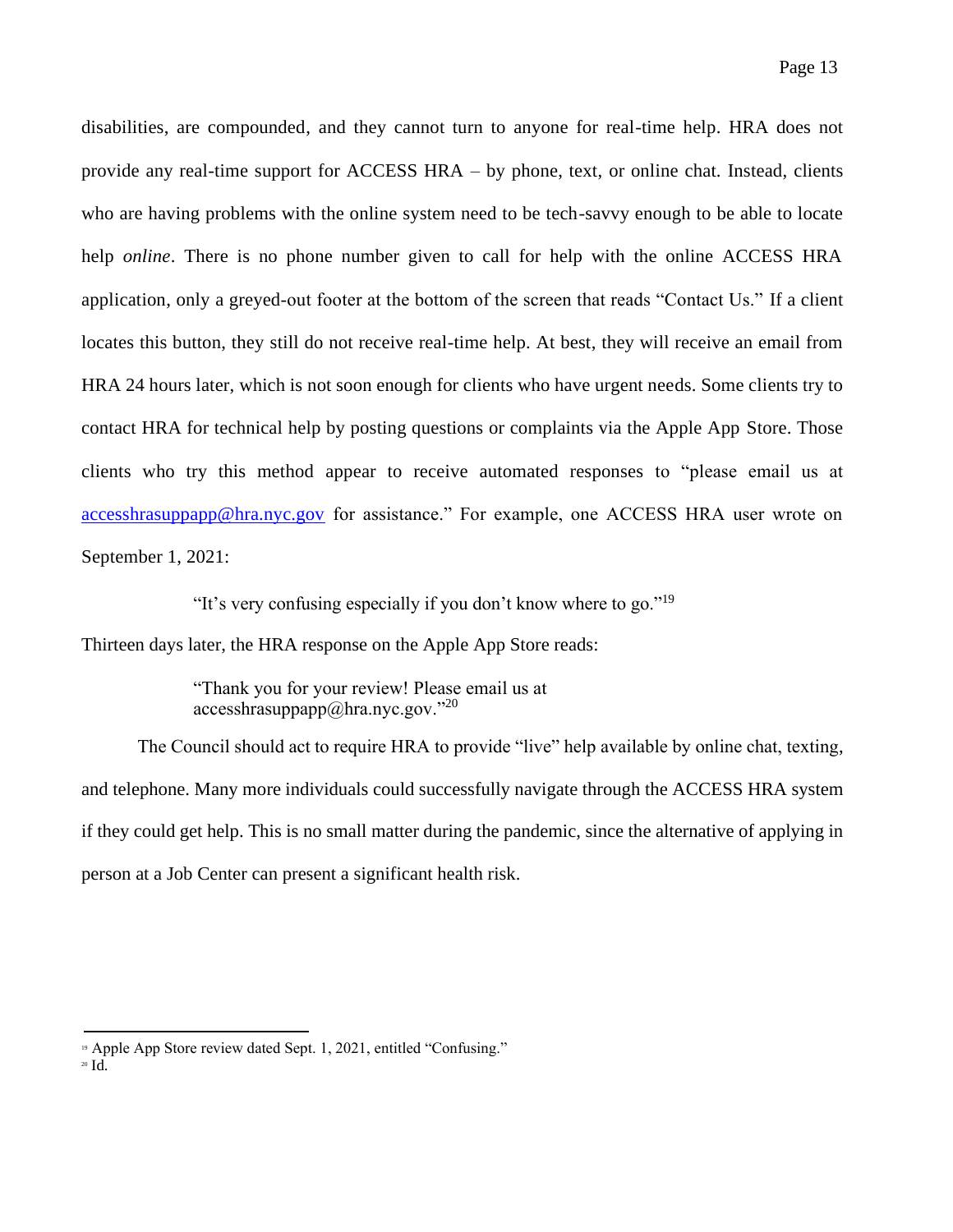## **Infoline is Inadequate, With Long Hold Times and Inadequate Help Even When a Call is Connected**

HRA has not provided adequate alternatives to ACCESS HRA. For clients who need to avoid the risk of visiting a crowded Job Center during the pandemic, the only way to get help from HRA is by calling HRA's central phone line known as Infoline (718-557-1399), which is often busy and disconnects callers because of system overload. Clients have difficulty connecting to the line, face extremely long wait times once connected, and then must listen to a complex menu to figure out how to get help. Infoline also automatically hangs up on clients when wait times become greater than the phone system's capacity. Unlike other customer support lines, there is no feature by which a client who is on hold for a long time can request a callback. It is not easy to reach an agent, and it is difficult to get services in languages other than English. Moreover, when a caller does manage to get through, the agent is not an HRA worker who can fix the client's individual case. At best, the phone agent gives limited information and takes a message, providing the caller with a confirmation number and promising that an HRA staffer will call back or attend to the client's problem. However, in reality, many callers do not receive confirmation numbers, and those who do often do not hear back from HRA – or do not hear back in a timely way.

### **Phone Applications Are Difficult to Secure**

HRA has received a waiver from New York State OTDA to enable the agency to take applications over the phone to serve clients who are unable to apply online. But many Infoline agents do not accurately advise clients of this option. In some cases, clients are told they can be mailed a paper application and complete it on their own without help, or they are told to come in person to a Job Center. In other cases, clients who are not given the phone application option are instead mailed a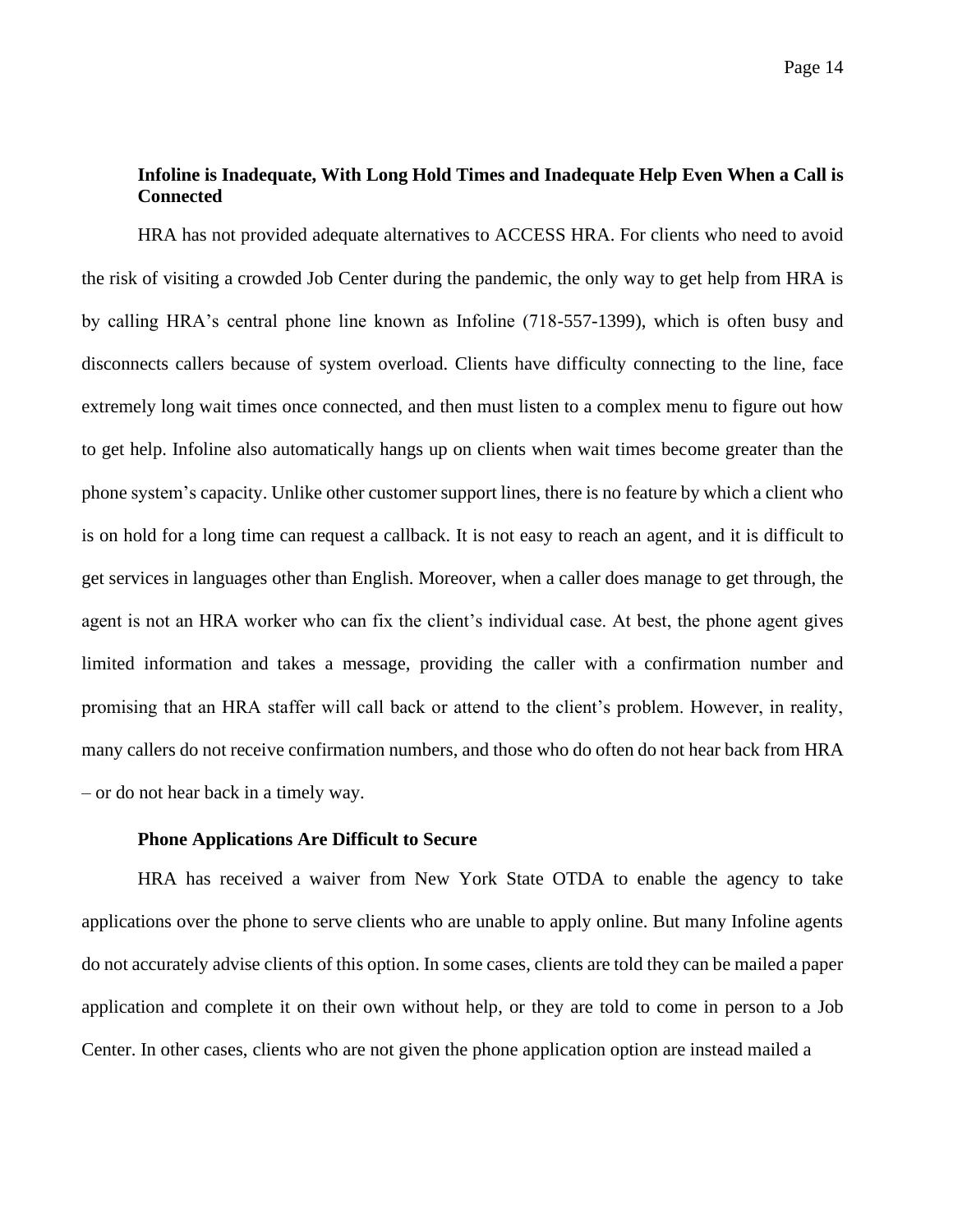lengthy and complex paper application – without instructions on how to complete it, how to submit supporting documents, or where to mail it back. $21$ 

### **Telephone Interviews Are Designed to Fail: Clients Who Miss a Call Cannot Call Back, Resulting in Cases Rejected and Denied**

Another significant barrier faced by HRA clients during the pandemic is that many have their applications denied because they cannot connect with HRA by telephone to have a mandatory eligibility interview. One of the main reasons these telephone eligibility interviews fail to happen is simple: HRA has set up a system by which workers call clients from telephone numbers that cannot be called back. When an HRA client misses a call from an HRA staffer, they cannot simply pick up the phone and immediately dial the HRA staffer back to have their mandatory interview because there is no phone number to dial back. Instead, they must call Infoline or another centralized number given by HRA and leave a message with a telephone agent, which will be relayed to the staffer and then after a delay, hope that they will be get another call back. After two attempts to reach a client by telephone, HRA denies the application.

These missed calls have devastating consequences, and the problem is widespread. HRA data reveal that a dramatic number of applicants fail to connect to HRA for their phone interview and thus do not manage to get benefits. During the most recent period reported by HRA, July through September 2021, a total of 9,125 Cash Assistance applications were rejected for "Failure to Keep/Complete Interview."<sup>22</sup> This number is enormous – especially since there were only 1,397 such rejections during the quarter from January to March 2020.

<sup>21</sup> For a more detailed description of these problems with Infoline, see Kiana Davis and Sameer Jain*, Failing Phones: City Infoline Leaves New Yorkers in Need Without Help*, Urban Justice Center Safety Net Project, Aug. 2020, [https://snp.urbanjustice.org/wp-content/uploads/sites/12/2020/08/HRA-Infoline-Report.pdf.](https://snp.urbanjustice.org/wp-content/uploads/sites/12/2020/08/HRA-Infoline-Report.pdf)

<sup>22</sup> See [https://www1.nyc.gov/assets/hra/downloads/pdf/news/ll168-170/fy22q1/2021-Jul-Sep-CA-4-Case-Rejections-by-](https://www1.nyc.gov/assets/hra/downloads/pdf/news/ll168-170/fy22q1/2021-Jul-Sep-CA-4-Case-Rejections-by-Age.pdf)[Age.pdf](https://www1.nyc.gov/assets/hra/downloads/pdf/news/ll168-170/fy22q1/2021-Jul-Sep-CA-4-Case-Rejections-by-Age.pdf)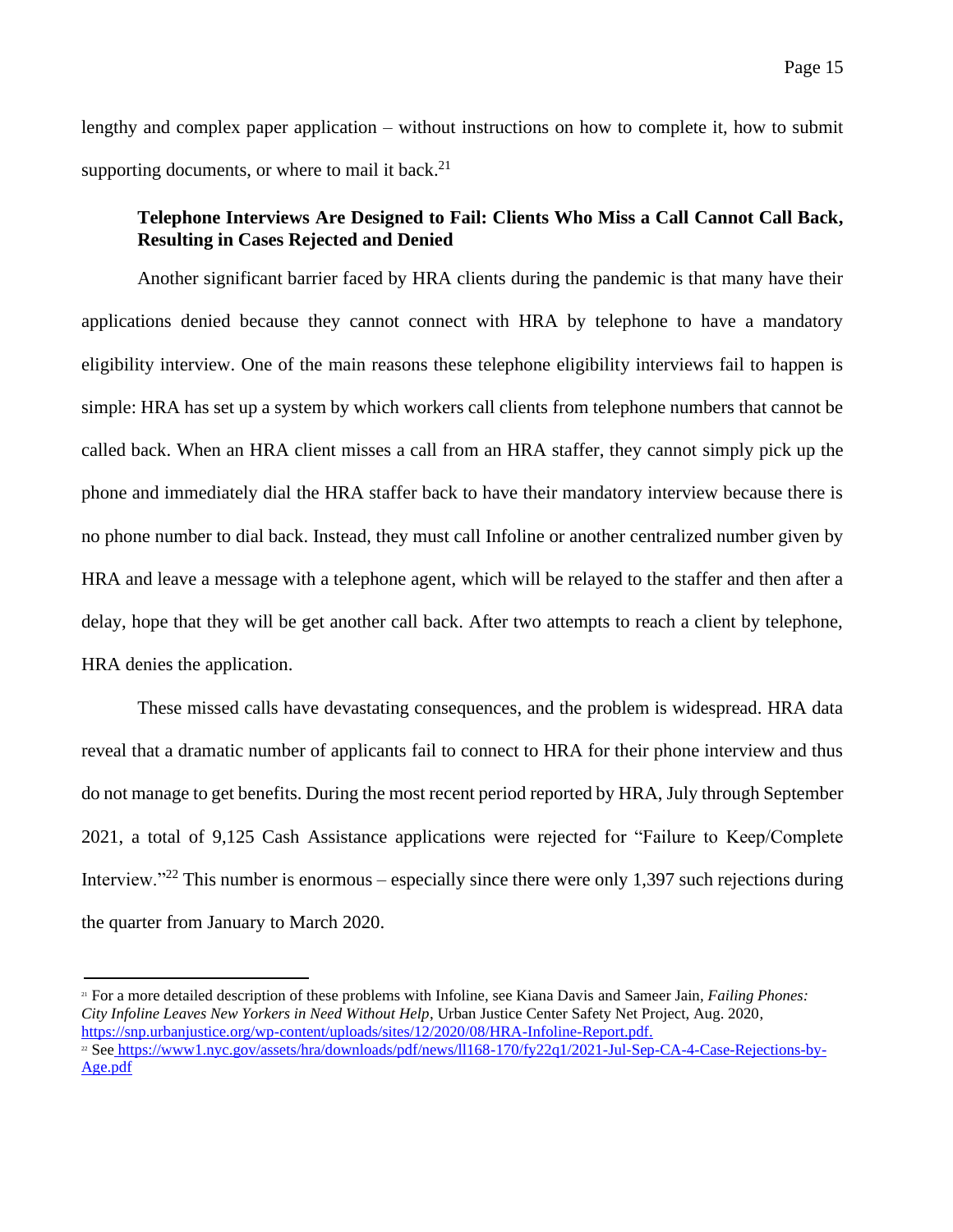We respectfully submit the following recommendations that would help the City address the needs of New Yorkers:

# • **Require HRA to Adequately Staff Job Centers to Serve HRA Clients and Reform the Self-Service Model**

HRA should be required to report on the number of staff needed at each Job Center to provide

in-person assistance to HRA clients, and HRA should be required to reform its current self-service

model so that clients who appear in person are able to receive help from the agency during their visit.

# • **Replace Infoline Without Delay and Staff it Adequately**

HRA's central phone line system is unwieldy and lacks adequate capacity to meet client needs.

Although HRA has announced that it is replacing the Infoline system, it has not yet done so. New

Yorkers must be able to contact HRA by phone now – to access benefits, avoid in-person visits to

crowded HRA centers, and reduce the spread of the virus.

# • **Require HRA Phones to Accept Incoming Calls so Interviews Can Be Successfully Completed, and Do Not Permit HRA to Reject Applications or Close Cases for Failing to Recertify Until This Option is in Place**

HRA must give clients a fair chance to get applications approved and to recertify in order to

keep their benefits by enabling them to call back HRA staffers directly.

# • **Provide Real-Time Technical Help to Users of ACCESS HRA**

HRA should provide "live" help by online chat, text, and telephone.

# • **Provide Realistic Alternatives to Applying Online**

HRA should be required to: a) provide widespread information about the availability of phone

applications; b) train HRA staff on this option and ensure adequate staffing to take phone applications;

c) create community partnerships with nonprofit organizations to help New Yorkers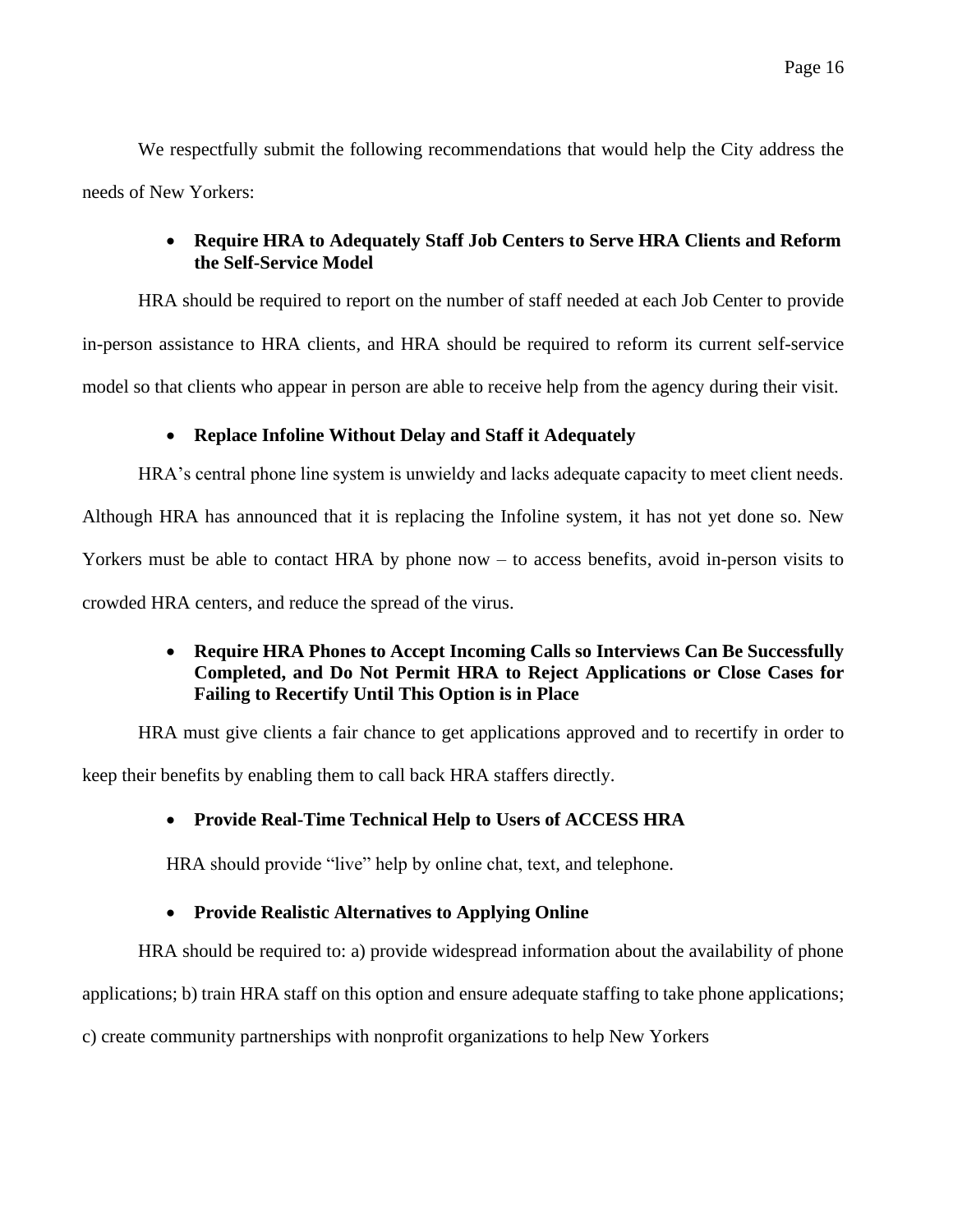apply for Cash Assistance benefits in addition to SNAP; and d) improve procedures related to paper applications, such as by providing clear, accurate information on the complexity of these forms and how to complete and return them, as well as return postage and drop boxes to submit them.

#### • **Require HRA to Provide Complete Data**

HRA has posted data to its website to comply with Local Laws 168 and 170 of 2019 passed by the Council, including data on application outcomes and recertification denials.<sup>23</sup> HRA should also be required to provide a denominator for the data so the Council can determine the percentage of applications rejected and percentage of cases subject to recertification that were closed during each period. In addition, HRA should also provide data on the method of application submission, disaggregated by online, in person at Job Centers, on paper, and by telephone.

# **III. Make Needed Reforms Related to Shelters: Support Families Impacted by the Expiration of the Eviction Moratorium Who Seek Shelter Placements**

Of the various policy and programmatic changes the Department of Homeless Services (DHS) made during the pandemic, some of the most impactful were improvements in the shelter application process for families. However, further reforms are needed to reduce the churn and trauma associated with the shelter eligibility process for families. Legal Aid and the Coalition for the Homeless have joined other advocates to call for the Adams administration to make these reforms permanent and enact other common-sense reforms. We believe the City Council can also ensure that all New Yorkers applying for family shelters are better supported, by advocating for and legislating

<sup>23</sup> See "Reports" *available at* [https://www1.nyc.gov/site/hra/news/legal-notices-rules.page.](https://www1.nyc.gov/site/hra/news/legal-notices-rules.page)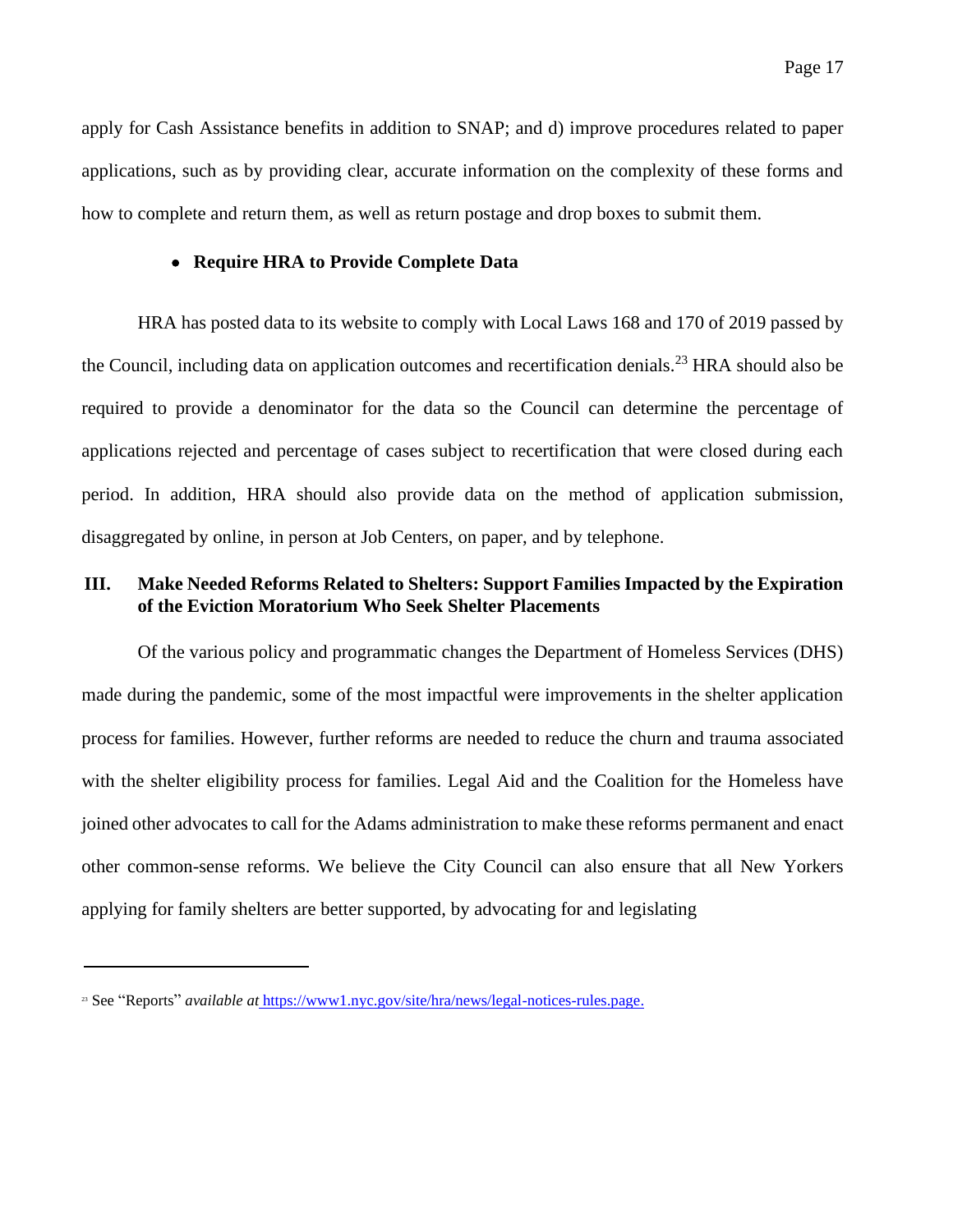reforms. These reforms are especially important as DHS prepares to support New Yorkers impacted by the expiration of the eviction moratorium who may need to seek shelter. Our recommendations are as follows:

### • **Allow Families to Remain in Conditional Placements Pending a Reapplication For Shelter**

DHS maintains a burdensome application process for families who seek shelter at its Prevention Assistance and Temporary Housing (PATH) office for families with children and/or a pregnant person and the Adult Family Intake Center (AFIC) office for families with no minor children or pregnant person. After spending many hours going through intake, DHS will conditionally place a family for at least 10 days pending the agency's review of their housing history and full application. Prior to the pandemic, if DHS found a family ineligible, they would have to leave their conditional placement and go back to the intake office to reapply and start the process over again. DHS could find a family ineligible for missing paperwork or if agency staff were unable to reach a contact to verify their housing history. These missing pieces could require a family to pack up their belongings and relocate multiple times, including potentially spending time unhoused on the street or in the subway, until DHS found them eligible for shelter.

During the pandemic, DHS has permitted families found ineligible for shelter to reapply via telephone from their placement, without returning to the intake office. This has ensured that families can remain sheltered while they gather whatever additional information DHS seeks to establish their eligibility. This improvement to the application process promotes stability and humanely supports these vulnerable New Yorkers.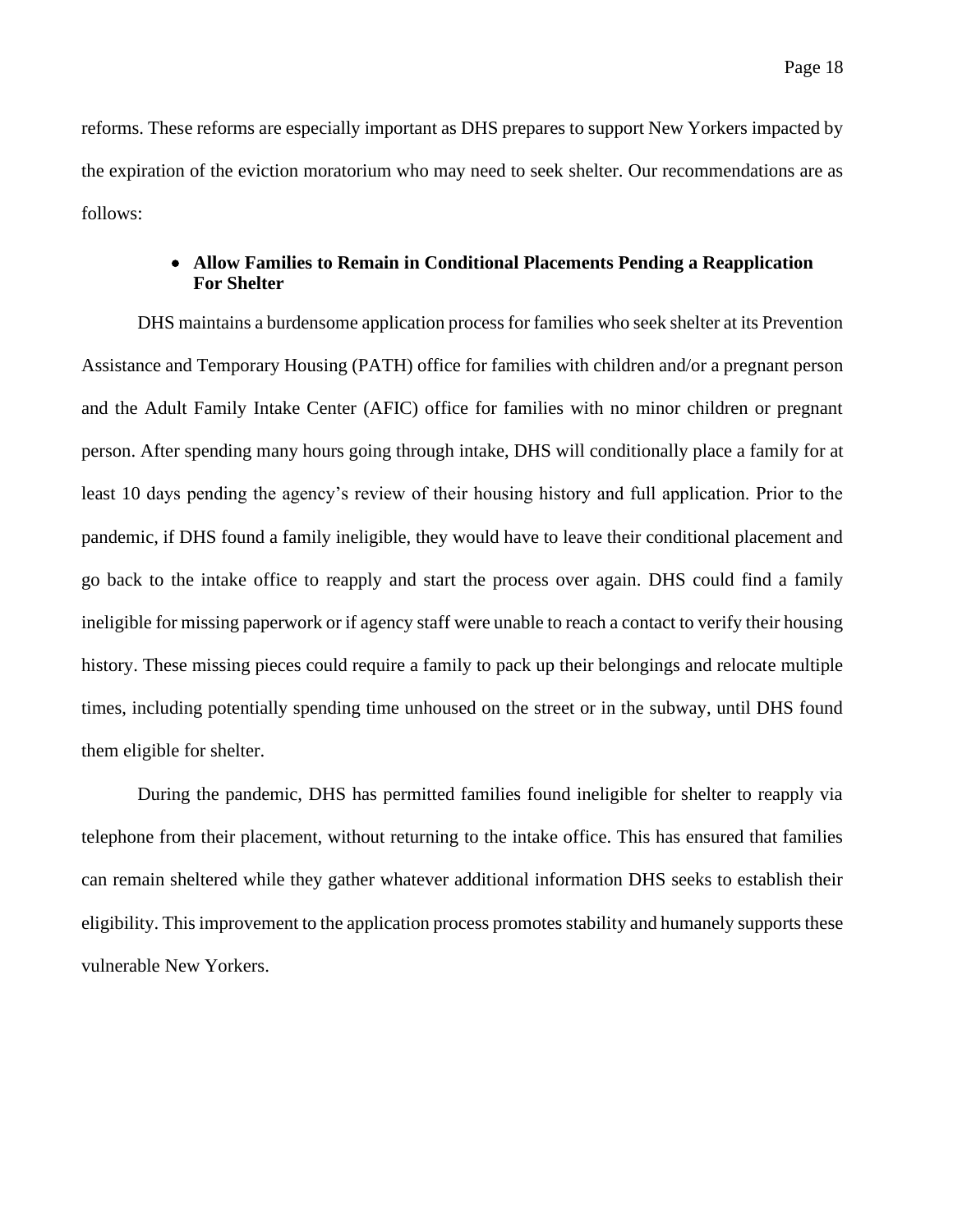### • **Reduce the Required Period of Time to Document Housing History to Six Months**

Although clients and the City would be better served if DHS eliminated the need for applicants to provide any housing history as a condition of applying for shelter, the agency could improve the family shelter application process by reducing the period of time for which families must provide documentation of their housing history prior to seeking shelter. DHS requires applicants at PATH to provide a two-year housing history and applicants at AFIC to provide a one-year housing history, which can be challenging for applicants who did not have a formal lease prior to entering shelter.

DHS investigates an applicant's housing history because it is agency policy to attempt to identify any existing potential housing options available to the family other than shelters. However, many applicants were previously living in precarious circumstances, making it difficult to provide the extensive evidence DHS requires of where they were sleeping, such as corroboration of information they have already provided about a period years earlier from a second individual outside of the applicant family. Moreover, it is unlikely that housing options that may have existed as much as two years earlier would still continue to be available. If the agency continues to insist on using City resources to carry out these redundant investigations of information the family has already provided, it should limit the period in question to no more than the most recent six months. By reducing the required housing history to six months, the agency can ensure that they are fulfilling their obligations efficiently while also addressing an unnecessary, and resource-intensive, barrier of entry for families.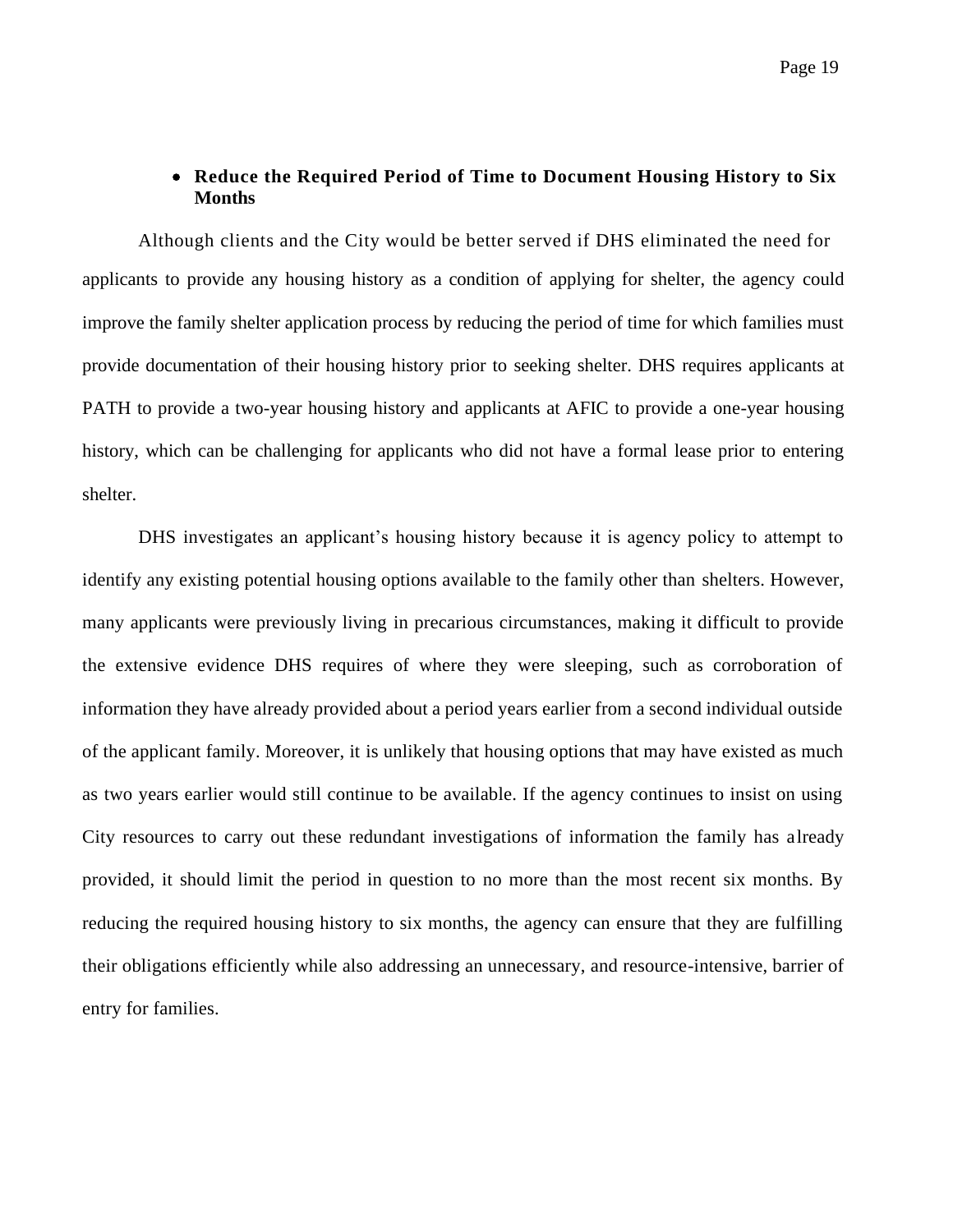#### • **Allow for Greater Flexibility from Families to Document Their Housing History, Including Self-Attestations from Applicants**

Many homeless New Yorkers come to DHS without being able to provide extensive written evidence of their housing history through documents such as formal leases, rent receipts, mail, or other traditional means to prove where they have lived. It is especially difficult for shelter applicants to provide proof from the beginning and end of their stays, as required by DHS. Accepting a client's selfattestation to supplement other forms of proof during this process, particularly when the client reports a difficult or dangerous relationship dynamic, would meet the State's requirement that an applicant show a "reasonable justification" for their inability to return to a prior address, as defined in 16-ADM-11. While DHS currently accepts self-attestations from others, such as family and community members, some clients may not have access to another individual who can provide proof of their housing history or eliminate housing options that are not safe or actually available to the applicants. As such, the agency should accept an applicant's self-attestation as a means to provide proof when other forms of documentation are not available.

### • **Require DHS to Review All Documents Prior to Issuing an Eligibility Determination**

Currently, when an applicant rebuts the reason DHS has provided as to why they are ineligible for shelter, DHS will often issue a subsequent notice that provides a new reason why the family is deemed ineligible based on other information that had previously been submitted but not reviewed by DHS. This traps the family in an extended limbo, in which they are not eligible but required to respond to a series of determinations regarding different issues. This process creates unnecessary churning and stress for applicants, undermining their desire for stability and access to necessary services, including housing vouchers. By not completing a complete review during the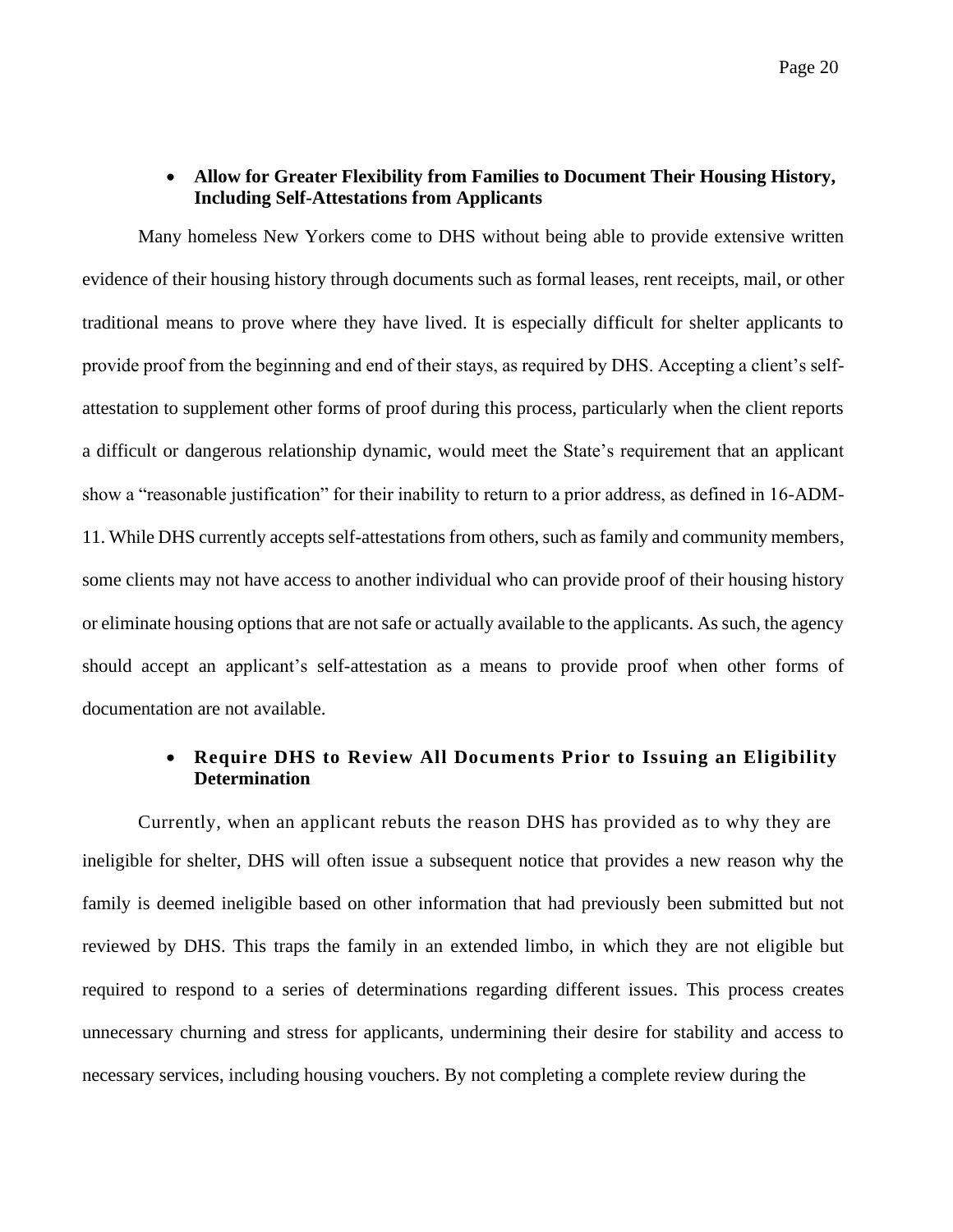initial eligibility investigation, the application process becomes unnecessarily lengthy, requiring additional agency resources that could be better utilized to support the families' transition into permanent housing. DHS should instead review all of the information the applicant submitted prior to making a determination. DHS should also not be able to amend the eligibility determinations with new reasons for a denial when the basis for that denial was information submitted in the original application.

#### • **Permanently Eliminate the Requirement That Minor Children Appear In-Person at PATH**

Applicants report that it can take up to 16 hours to apply for shelter at PATH. Prior to the pandemic, DHS required families to bring their children with them as they navigated this grueling process for the first time. During the pandemic, in an effort to reduce the number of people at PATH, DHS eliminated the requirement that minor children appear in person at PATH. Advocates have long called for this reform, since parents are best suited to decide the optimal place for children to be while they apply for shelter, whether that is school, childcare, or with family or other trusted people. The fact that DHS has been able to implement this reform during the pandemic shows that it is possible and beneficial. The Council should legislate this change to make it permanent, in order to support families and allow parents and guardians to decide the best places for their children to be as they apply for shelter.

### • **Require All PATH and AFIC Staff to Be Regularly Trained in Trauma-Informed Care**

Families seeking shelter are in the midst of a deeply stressful time, and they often encounter unsupportive and hostile staff at PATH and AFIC. From the moment families arrive at a DHS intake office, they should be welcomed with empathy and kindness at each step of the process to ensure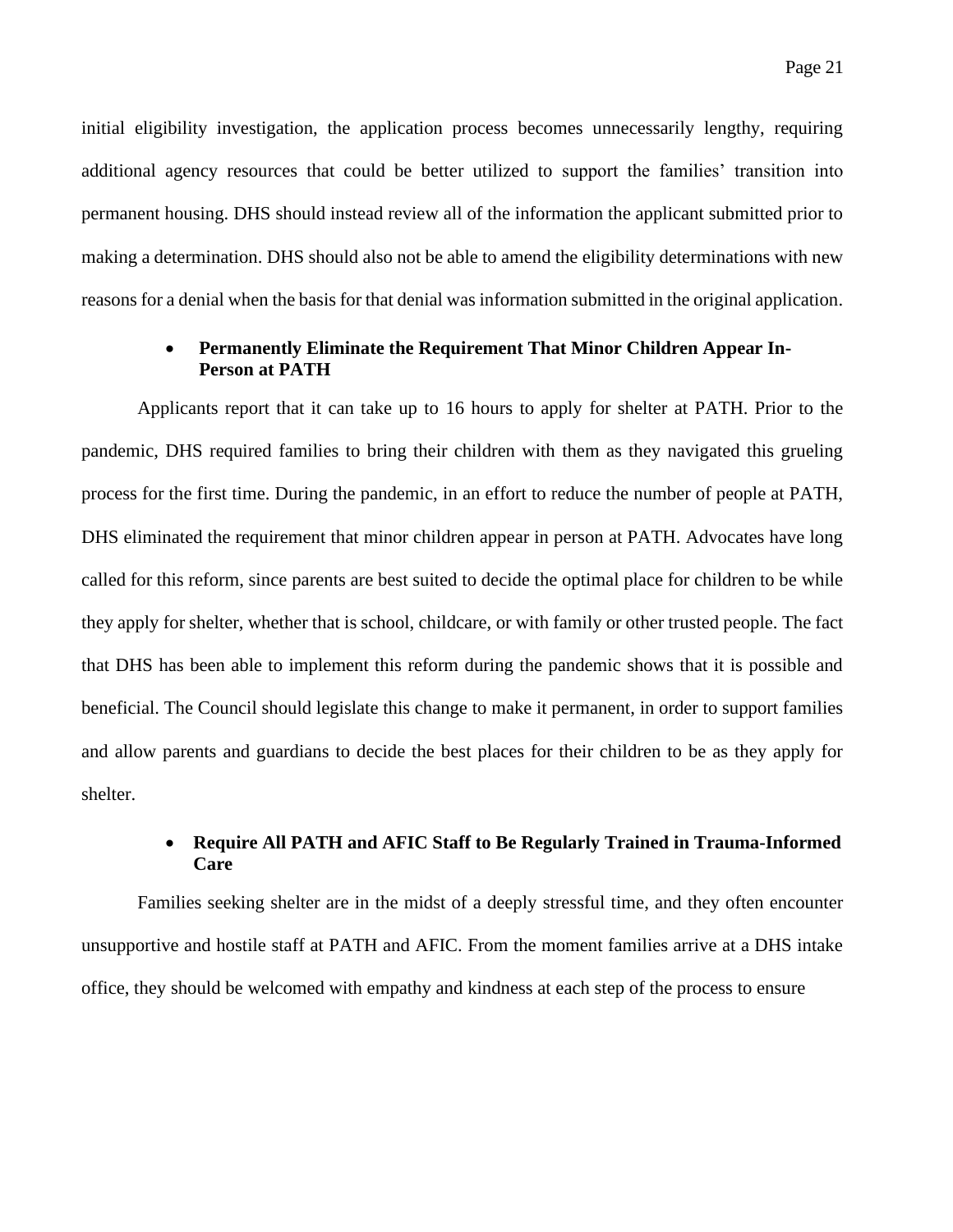that they feel comfortable sharing all of the necessary information to get them appropriately and safely sheltered. Moreover, families should be given a roadmap of the process, so they know their rights and what to expect at each step along the way. Staff at each intake center should be specifically trained in trauma-informed care to better support the clients in this process.

#### **Conclusion**

Thank you for the opportunity to submit this testimony today and for your leadership in

helping New Yorkers get through the current crisis. We look forward to working with the Council to

help homeless and at-risk New Yorkers.

# **About The Legal Aid Society and Coalition for the Homeless**

**The Legal Aid Society**: The Legal Aid Society (LAS), the nation's oldest and largest not-for-profit legal services organization, is more than a law firm for clients who cannot afford to pay for counsel. It is an indispensable component of the legal, social, and economic fabric of New York City – passionately advocating for low-income individuals and families across a variety of civil, criminal, and juvenile rights matters, while also fighting for legal reform. This dedication to justice for all New Yorkers continues during the COVID-19 pandemic.

The Legal Aid Society has performed this role in City, State, and federal courts since 1876. It does so by capitalizing on the diverse expertise, experience, and capabilities of more than 2,000 attorneys, social workers, paralegals, and support and administrative staff. Through a network of borough, neighborhood, and courthouse offices in 26 locations in New York City, LAS provides comprehensive legal services in all five boroughs of New York City for clients who cannot afford to pay for private counsel.

LAS's legal program operates three major practices — Civil, Criminal, and Juvenile Rights — and receives volunteer help from law firms, corporate law departments and expert consultants that is coordinated by LAS's Pro Bono program. With its annual caseload of more than 300,000 legal matters, The Legal Aid Society takes on more cases for more clients than any other legal services organization in the United States. And it brings a depth and breadth of perspective that is unmatched in the legal profession.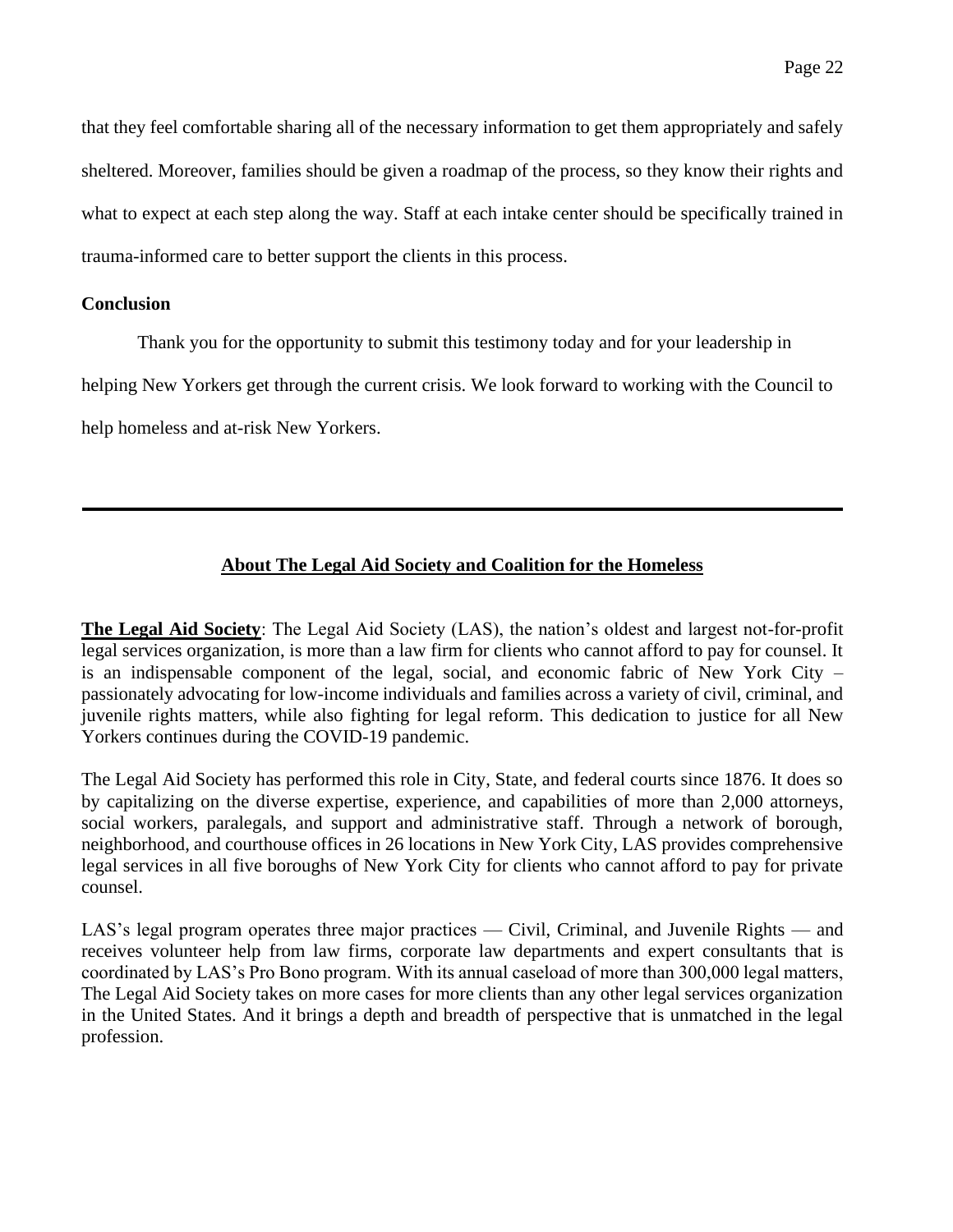The Legal Aid Society's unique value is an ability to go beyond any one case to create more equitable outcomes for individuals and broader, more powerful systemic change for society as a whole. In addition to the annual caseload of 300,000 individual cases and legal matters, LAS's law reform representation for clients benefits more than 1.7 million low-income families and individuals in New York City and the landmark rulings in many of these cases have a State-wide and national impact.

**Coalition for the Homeless:** Coalition for the Homeless, founded in 1981, is a not-for-profit advocacy and direct services organization that assists more than 3,500 homeless and at-risk New Yorkers each day. The Coalition advocates for proven, cost-effective solutions to address the crisis of modern homelessness, which is now in its fifth decade. The Coalition also protects the rights of homeless people through litigation involving the right to emergency shelter, the right to vote, the right to reasonable accommodations for those with disabilities, and life-saving housing and services for homeless people living with mental illnesses and HIV/AIDS.

The Coalition operates 11 direct-services programs that offer vital services to homeless, at-risk, and low-income New Yorkers. These programs also demonstrate effective, long-term, scalable solutions and include: Permanent housing for formerly homeless families and individuals living with HIV/AIDS; job-training for homeless and low-income women; and permanent housing for formerly homeless families and individuals. Our summer sleep-away camp and after-school program help hundreds of homeless children each year. The Coalition's mobile soup kitchen, which usually distributes 800 to 1,000 nutritious hot meals each night to homeless and hungry New Yorkers on the streets of Manhattan and the Bronx, had to increase our meal production and distribution by as much as 40 percent and has distributed PPE and emergency supplies during the COVID-19 pandemic. Finally, our Crisis Services Department assists more than 1,000 homeless and at-risk households each month with eviction prevention, individual advocacy, referrals for shelter and emergency food programs, and assistance with public benefits as well as basic necessities such as diapers, formula, work uniforms, and money for medications and groceries. In response to the pandemic, we are operating a special Crisis Hotline (1-888-358-2384) for homeless individuals who need immediate help finding shelter or meeting other critical needs.

The Coalition was founded in concert with landmark right-to-shelter litigation filed on behalf of homeless men and women (*Callahan v. Carey* and *Eldredge v. Koch*) and remains a plaintiff in these now consolidated cases. In 1981, the City and State entered into a consent decree in *Callahan* through which they agreed: "The City defendants shall provide shelter and board to each homeless man who applies for it provided that (a) the man meets the need standard to qualify for the home relief program established in New York State; or (b) the man by reason of physical, mental or social dysfunction is in need of temporary shelter." The *Eldredge* case extended this legal requirement to homeless single women. The *Callahan* consent decree and the *Eldredge* case also guarantee basic standards for shelters for homeless men and women. Pursuant to the decree, the Coalition serves as court-appointed monitor of municipal shelters for homeless single adults, and the City has also authorized the Coalition to monitor other facilities serving homeless families. In 2017, the Coalition, fellow institutional plaintiff Center for Independence of the Disabled – New York, and homeless New Yorkers with disabilities were represented by The Legal Aid Society and pro-bono counsel